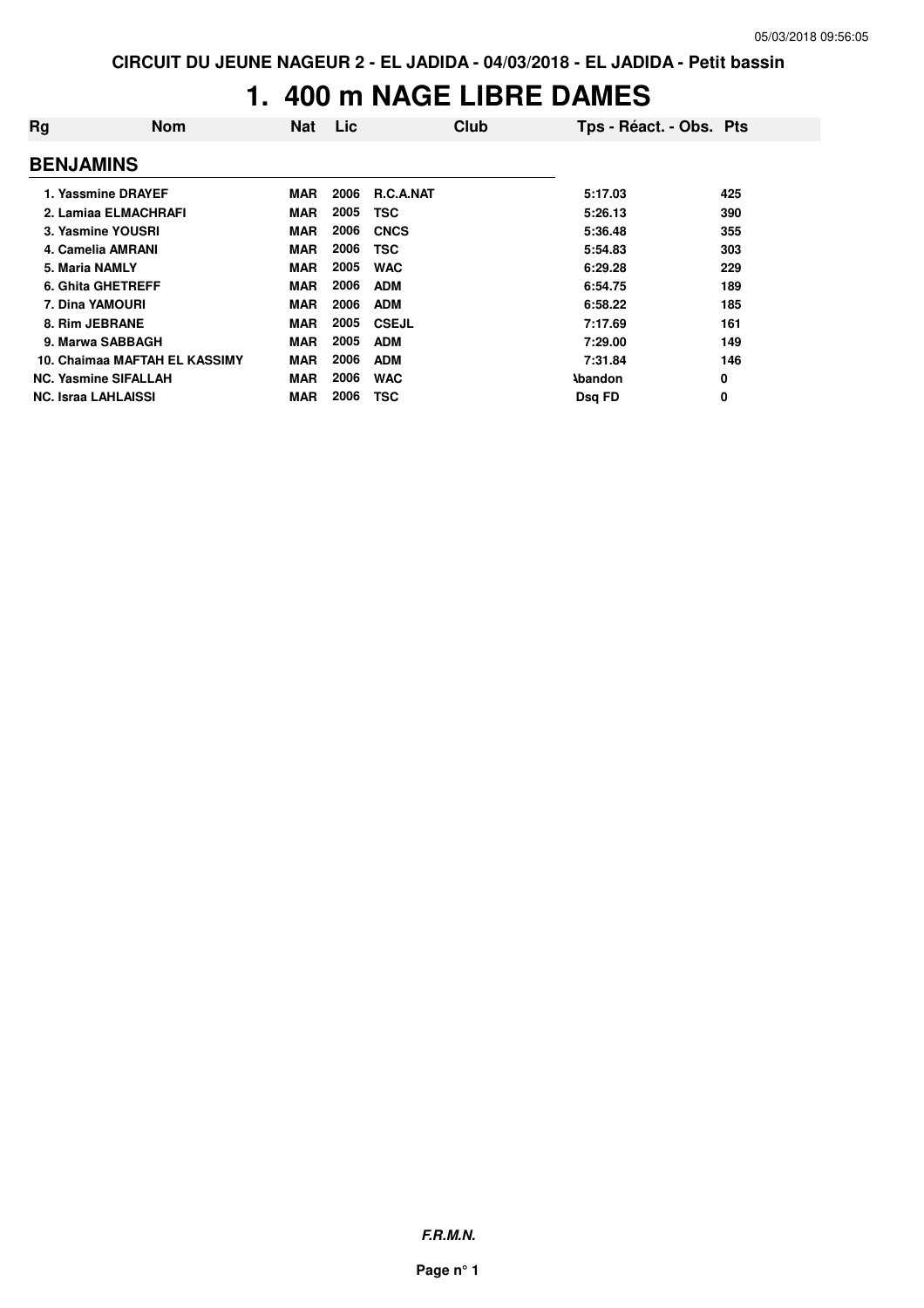# **2. 200 m 4 NAGES MESSIEURS**

| <b>BENJAMINS</b><br>2005<br>1. Mohamed Aymen HARRABIDA<br><b>MAR</b><br><b>R.C.A.NAT</b><br>2:53.38<br>286<br>2005<br><b>CNCS</b><br>2. Mohamed EL BOUZKRI<br><b>MAR</b><br>2:57.13<br>269<br>2006<br><b>MAR</b><br><b>ADM</b><br>3. Yahya ZAGRI<br>3:07.83<br>225<br>2006<br>R.C.A.NAT<br>4. Yasser MAHLI<br><b>MAR</b><br>3:08.00<br>225<br>2006<br><b>TSC</b><br><b>5. Ali BOUSLIM</b><br><b>MAR</b><br>3:11.91<br>211<br>2006<br><b>6. Saad ELYOUSFI</b><br><b>ADM</b><br><b>MAR</b><br>3:14.39<br>203<br>2005<br><b>ADM</b><br><b>MAR</b><br>7. Mohammed MEDIANE<br>3:15.08<br>201<br>2006<br><b>ADM</b><br><b>MAR</b><br>8. Saif Eddine CHOUAIBI<br>3:19.38<br>188<br>2006<br><b>ADM</b><br><b>MAR</b><br>9. Mohamed Taha BOUCHANE<br>3:20.03<br>186<br>2005<br><b>CSE</b><br>10. Othmane CHADIDE<br><b>MAR</b><br>3:25.47<br>172<br>2006<br><b>MAR</b><br><b>WAC</b><br>11. Mehdi KAMIL<br>3:26.63<br>169<br>2005<br><b>MAR</b><br><b>TSC</b><br><b>12. Amr BENATMANE</b><br>3:26.66<br>169<br>2006<br>R.C.A.NAT<br>13. Mohamed Hamza HAJOUANE<br><b>MAR</b><br>3:37.53<br>145<br>2006<br><b>WAC</b><br>14. Adam BENMAAZOUZ<br><b>MAR</b><br>3:38.62<br>143<br>2005<br><b>ADM</b><br><b>15. Mohamed QUITAR</b><br><b>MAR</b><br>3:39.06<br>142<br>2005<br><b>ADM</b><br>16. Taha MAFTAH EL KASSIMY<br><b>MAR</b><br>3:41.28<br>138<br>2006<br><b>17. Achraf BOUJNANE</b><br><b>MAR</b><br><b>CSE</b><br>3:42.88<br>135<br>2006<br>18. Ahmed Amine BELABBES<br><b>MAR</b><br><b>DHJ</b><br>121<br>3:51.15<br>2005<br><b>TSC</b><br>19. Walid ATYA<br><b>MAR</b><br>4:13.72<br>91<br>2006<br><b>CSE</b><br><b>NC. Mohamed Ghali KHADRAOUI</b><br><b>MAR</b><br>Frf n.d.<br>2006<br><b>WAC</b><br><b>NC. Ahmed Amine MAHRACH</b><br><b>MAR</b><br>Frf n.d.<br>2006<br><b>MAR</b><br><b>WAC</b><br>Frf n.d.<br><b>NC. Zakaria ALACHBILI</b><br>2006<br><b>WAC</b><br><b>MAR</b><br><b>Abandon</b><br><b>NC. Abdeljalil QUISTAS</b><br>0<br>2006<br><b>MAR</b><br><b>CNCS</b><br><b>NC. Abdarahman SERHIR</b><br>Dsq FD<br>0<br>2006<br><b>MAR</b><br><b>CSE</b><br><b>NC. Abdelhakim CHAFFAA</b><br>Dsq VI<br>0<br>2006<br><b>CSE</b><br><b>NC. Nizar OUITASSANE</b><br><b>MAR</b><br>Dsq VI<br>0<br>2005<br><b>DHJ</b><br><b>NC. Mehdi ZEHNOUNI</b><br><b>MAR</b><br>0<br>Dsq NI<br>2006<br>R.C.A.NAT<br><b>NC. Saad SLIM</b><br><b>MAR</b><br>0<br>Dsq NI<br>2006<br><b>NC. Youssef HABBANE</b><br>MAR<br><b>WAC</b><br>0<br>Dsq NI<br><b>POUSSINS</b><br>2008<br><b>ADM</b><br>1. Hamza KELLA<br><b>MAR</b><br>3:10.45<br>216<br>2007<br><b>WAC</b><br>2. Mohamed MALKI<br><b>MAR</b><br>3:13.38<br>206<br>2008<br><b>CSE</b><br>3. Mohammed Rayane LYAMANI<br><b>MAR</b><br>3:17.94<br>192<br>4. Ahmed Arrayane EDDARI<br>MAR<br>2008<br>R.C.A.NAT<br>3:24.28<br>175<br>2008<br><b>WAC</b><br>5. Yahya EL AZZAOUI<br><b>MAR</b><br>3:26.45<br>169<br>2007<br><b>MAR</b><br>R.C.A.NAT<br><b>6. Ziad BOURAOUD</b><br>3:30.25<br>160<br>2007<br><b>MAR</b><br><b>WAC</b><br>7. Ahmed NIDAOUI<br>151<br>3:34.61<br>2007<br><b>WAC</b><br>8. Ahmed Rayane NAMLY<br><b>MAR</b><br>151<br>3:34.67<br>9. Ghali Brahim SENTISSI<br>2007<br><b>WAC</b><br><b>MAR</b><br>150<br>3:34.78<br>2007<br><b>WAC</b><br>10. Mohamed Amine ENNHAILI<br><b>MAR</b><br>3:38.84<br>142<br>2007<br><b>CSE</b><br><b>11. Ilias BEN HAMOU</b><br><b>MAR</b><br>3:43.45<br>134<br>2007<br><b>CNCS</b><br>12. Rayane LARABI<br><b>MAR</b><br>3:43.84<br>133<br>2007<br><b>WAC</b><br><b>13. Omar BELAOUNI</b><br><b>MAR</b><br>3:45.66<br>130<br>2008<br>R.C.A.NAT<br>14. Mohamed Ayoub HAJOUANE<br><b>MAR</b><br>3:50.69<br>121<br>2007<br>15. Hachem EL HACHIMI EL ALAOUI<br><b>MAR</b><br><b>WAC</b><br>114<br>3:55.38<br>2007<br><b>16. Ismail LAGSSAIBI</b><br><b>MAR</b><br>R.C.A.NAT<br>3:59.89<br>108<br>2007<br>17. Abdelmajid NAJAH<br><b>MAR</b><br><b>CNCS</b><br>4:04.98<br>101<br>2007<br>R.C.A.NAT<br>NC. Abderrazak ZOUHAIR<br><b>MAR</b><br>0<br><b>Abandon</b><br>2007<br><b>MAR</b><br><b>TSC</b><br><b>Abandon</b><br>0<br><b>NC. Diyaa LAFKIHI</b><br>2007<br>R.C.A.NAT<br><b>NC. Badr BICHARA</b><br>MAR<br>Dsq NI<br>0 | <b>Rg</b> | <b>Nom</b>                 | <b>Nat</b> | Lic  | <b>Club</b> | Tps - Réact. - Obs. Pts |   |
|---------------------------------------------------------------------------------------------------------------------------------------------------------------------------------------------------------------------------------------------------------------------------------------------------------------------------------------------------------------------------------------------------------------------------------------------------------------------------------------------------------------------------------------------------------------------------------------------------------------------------------------------------------------------------------------------------------------------------------------------------------------------------------------------------------------------------------------------------------------------------------------------------------------------------------------------------------------------------------------------------------------------------------------------------------------------------------------------------------------------------------------------------------------------------------------------------------------------------------------------------------------------------------------------------------------------------------------------------------------------------------------------------------------------------------------------------------------------------------------------------------------------------------------------------------------------------------------------------------------------------------------------------------------------------------------------------------------------------------------------------------------------------------------------------------------------------------------------------------------------------------------------------------------------------------------------------------------------------------------------------------------------------------------------------------------------------------------------------------------------------------------------------------------------------------------------------------------------------------------------------------------------------------------------------------------------------------------------------------------------------------------------------------------------------------------------------------------------------------------------------------------------------------------------------------------------------------------------------------------------------------------------------------------------------------------------------------------------------------------------------------------------------------------------------------------------------------------------------------------------------------------------------------------------------------------------------------------------------------------------------------------------------------------------------------------------------------------------------------------------------------------------------------------------------------------------------------------------------------------------------------------------------------------------------------------------------------------------------------------------------------------------------------------------------------------------------------------------------------------------------------------------------------------------------------------------------------------------------------------------------------------------------------------------------------------------------------------------------------------------------------------------------------------------------------------------------------------------------------------------------------------------------------------------------------------------------------------------------------------------------------------------------------------------------------------------------------------------------------------------------|-----------|----------------------------|------------|------|-------------|-------------------------|---|
|                                                                                                                                                                                                                                                                                                                                                                                                                                                                                                                                                                                                                                                                                                                                                                                                                                                                                                                                                                                                                                                                                                                                                                                                                                                                                                                                                                                                                                                                                                                                                                                                                                                                                                                                                                                                                                                                                                                                                                                                                                                                                                                                                                                                                                                                                                                                                                                                                                                                                                                                                                                                                                                                                                                                                                                                                                                                                                                                                                                                                                                                                                                                                                                                                                                                                                                                                                                                                                                                                                                                                                                                                                                                                                                                                                                                                                                                                                                                                                                                                                                                                                                           |           |                            |            |      |             |                         |   |
|                                                                                                                                                                                                                                                                                                                                                                                                                                                                                                                                                                                                                                                                                                                                                                                                                                                                                                                                                                                                                                                                                                                                                                                                                                                                                                                                                                                                                                                                                                                                                                                                                                                                                                                                                                                                                                                                                                                                                                                                                                                                                                                                                                                                                                                                                                                                                                                                                                                                                                                                                                                                                                                                                                                                                                                                                                                                                                                                                                                                                                                                                                                                                                                                                                                                                                                                                                                                                                                                                                                                                                                                                                                                                                                                                                                                                                                                                                                                                                                                                                                                                                                           |           |                            |            |      |             |                         |   |
|                                                                                                                                                                                                                                                                                                                                                                                                                                                                                                                                                                                                                                                                                                                                                                                                                                                                                                                                                                                                                                                                                                                                                                                                                                                                                                                                                                                                                                                                                                                                                                                                                                                                                                                                                                                                                                                                                                                                                                                                                                                                                                                                                                                                                                                                                                                                                                                                                                                                                                                                                                                                                                                                                                                                                                                                                                                                                                                                                                                                                                                                                                                                                                                                                                                                                                                                                                                                                                                                                                                                                                                                                                                                                                                                                                                                                                                                                                                                                                                                                                                                                                                           |           |                            |            |      |             |                         |   |
|                                                                                                                                                                                                                                                                                                                                                                                                                                                                                                                                                                                                                                                                                                                                                                                                                                                                                                                                                                                                                                                                                                                                                                                                                                                                                                                                                                                                                                                                                                                                                                                                                                                                                                                                                                                                                                                                                                                                                                                                                                                                                                                                                                                                                                                                                                                                                                                                                                                                                                                                                                                                                                                                                                                                                                                                                                                                                                                                                                                                                                                                                                                                                                                                                                                                                                                                                                                                                                                                                                                                                                                                                                                                                                                                                                                                                                                                                                                                                                                                                                                                                                                           |           |                            |            |      |             |                         |   |
|                                                                                                                                                                                                                                                                                                                                                                                                                                                                                                                                                                                                                                                                                                                                                                                                                                                                                                                                                                                                                                                                                                                                                                                                                                                                                                                                                                                                                                                                                                                                                                                                                                                                                                                                                                                                                                                                                                                                                                                                                                                                                                                                                                                                                                                                                                                                                                                                                                                                                                                                                                                                                                                                                                                                                                                                                                                                                                                                                                                                                                                                                                                                                                                                                                                                                                                                                                                                                                                                                                                                                                                                                                                                                                                                                                                                                                                                                                                                                                                                                                                                                                                           |           |                            |            |      |             |                         |   |
|                                                                                                                                                                                                                                                                                                                                                                                                                                                                                                                                                                                                                                                                                                                                                                                                                                                                                                                                                                                                                                                                                                                                                                                                                                                                                                                                                                                                                                                                                                                                                                                                                                                                                                                                                                                                                                                                                                                                                                                                                                                                                                                                                                                                                                                                                                                                                                                                                                                                                                                                                                                                                                                                                                                                                                                                                                                                                                                                                                                                                                                                                                                                                                                                                                                                                                                                                                                                                                                                                                                                                                                                                                                                                                                                                                                                                                                                                                                                                                                                                                                                                                                           |           |                            |            |      |             |                         |   |
|                                                                                                                                                                                                                                                                                                                                                                                                                                                                                                                                                                                                                                                                                                                                                                                                                                                                                                                                                                                                                                                                                                                                                                                                                                                                                                                                                                                                                                                                                                                                                                                                                                                                                                                                                                                                                                                                                                                                                                                                                                                                                                                                                                                                                                                                                                                                                                                                                                                                                                                                                                                                                                                                                                                                                                                                                                                                                                                                                                                                                                                                                                                                                                                                                                                                                                                                                                                                                                                                                                                                                                                                                                                                                                                                                                                                                                                                                                                                                                                                                                                                                                                           |           |                            |            |      |             |                         |   |
|                                                                                                                                                                                                                                                                                                                                                                                                                                                                                                                                                                                                                                                                                                                                                                                                                                                                                                                                                                                                                                                                                                                                                                                                                                                                                                                                                                                                                                                                                                                                                                                                                                                                                                                                                                                                                                                                                                                                                                                                                                                                                                                                                                                                                                                                                                                                                                                                                                                                                                                                                                                                                                                                                                                                                                                                                                                                                                                                                                                                                                                                                                                                                                                                                                                                                                                                                                                                                                                                                                                                                                                                                                                                                                                                                                                                                                                                                                                                                                                                                                                                                                                           |           |                            |            |      |             |                         |   |
|                                                                                                                                                                                                                                                                                                                                                                                                                                                                                                                                                                                                                                                                                                                                                                                                                                                                                                                                                                                                                                                                                                                                                                                                                                                                                                                                                                                                                                                                                                                                                                                                                                                                                                                                                                                                                                                                                                                                                                                                                                                                                                                                                                                                                                                                                                                                                                                                                                                                                                                                                                                                                                                                                                                                                                                                                                                                                                                                                                                                                                                                                                                                                                                                                                                                                                                                                                                                                                                                                                                                                                                                                                                                                                                                                                                                                                                                                                                                                                                                                                                                                                                           |           |                            |            |      |             |                         |   |
|                                                                                                                                                                                                                                                                                                                                                                                                                                                                                                                                                                                                                                                                                                                                                                                                                                                                                                                                                                                                                                                                                                                                                                                                                                                                                                                                                                                                                                                                                                                                                                                                                                                                                                                                                                                                                                                                                                                                                                                                                                                                                                                                                                                                                                                                                                                                                                                                                                                                                                                                                                                                                                                                                                                                                                                                                                                                                                                                                                                                                                                                                                                                                                                                                                                                                                                                                                                                                                                                                                                                                                                                                                                                                                                                                                                                                                                                                                                                                                                                                                                                                                                           |           |                            |            |      |             |                         |   |
|                                                                                                                                                                                                                                                                                                                                                                                                                                                                                                                                                                                                                                                                                                                                                                                                                                                                                                                                                                                                                                                                                                                                                                                                                                                                                                                                                                                                                                                                                                                                                                                                                                                                                                                                                                                                                                                                                                                                                                                                                                                                                                                                                                                                                                                                                                                                                                                                                                                                                                                                                                                                                                                                                                                                                                                                                                                                                                                                                                                                                                                                                                                                                                                                                                                                                                                                                                                                                                                                                                                                                                                                                                                                                                                                                                                                                                                                                                                                                                                                                                                                                                                           |           |                            |            |      |             |                         |   |
|                                                                                                                                                                                                                                                                                                                                                                                                                                                                                                                                                                                                                                                                                                                                                                                                                                                                                                                                                                                                                                                                                                                                                                                                                                                                                                                                                                                                                                                                                                                                                                                                                                                                                                                                                                                                                                                                                                                                                                                                                                                                                                                                                                                                                                                                                                                                                                                                                                                                                                                                                                                                                                                                                                                                                                                                                                                                                                                                                                                                                                                                                                                                                                                                                                                                                                                                                                                                                                                                                                                                                                                                                                                                                                                                                                                                                                                                                                                                                                                                                                                                                                                           |           |                            |            |      |             |                         |   |
|                                                                                                                                                                                                                                                                                                                                                                                                                                                                                                                                                                                                                                                                                                                                                                                                                                                                                                                                                                                                                                                                                                                                                                                                                                                                                                                                                                                                                                                                                                                                                                                                                                                                                                                                                                                                                                                                                                                                                                                                                                                                                                                                                                                                                                                                                                                                                                                                                                                                                                                                                                                                                                                                                                                                                                                                                                                                                                                                                                                                                                                                                                                                                                                                                                                                                                                                                                                                                                                                                                                                                                                                                                                                                                                                                                                                                                                                                                                                                                                                                                                                                                                           |           |                            |            |      |             |                         |   |
|                                                                                                                                                                                                                                                                                                                                                                                                                                                                                                                                                                                                                                                                                                                                                                                                                                                                                                                                                                                                                                                                                                                                                                                                                                                                                                                                                                                                                                                                                                                                                                                                                                                                                                                                                                                                                                                                                                                                                                                                                                                                                                                                                                                                                                                                                                                                                                                                                                                                                                                                                                                                                                                                                                                                                                                                                                                                                                                                                                                                                                                                                                                                                                                                                                                                                                                                                                                                                                                                                                                                                                                                                                                                                                                                                                                                                                                                                                                                                                                                                                                                                                                           |           |                            |            |      |             |                         |   |
|                                                                                                                                                                                                                                                                                                                                                                                                                                                                                                                                                                                                                                                                                                                                                                                                                                                                                                                                                                                                                                                                                                                                                                                                                                                                                                                                                                                                                                                                                                                                                                                                                                                                                                                                                                                                                                                                                                                                                                                                                                                                                                                                                                                                                                                                                                                                                                                                                                                                                                                                                                                                                                                                                                                                                                                                                                                                                                                                                                                                                                                                                                                                                                                                                                                                                                                                                                                                                                                                                                                                                                                                                                                                                                                                                                                                                                                                                                                                                                                                                                                                                                                           |           |                            |            |      |             |                         |   |
|                                                                                                                                                                                                                                                                                                                                                                                                                                                                                                                                                                                                                                                                                                                                                                                                                                                                                                                                                                                                                                                                                                                                                                                                                                                                                                                                                                                                                                                                                                                                                                                                                                                                                                                                                                                                                                                                                                                                                                                                                                                                                                                                                                                                                                                                                                                                                                                                                                                                                                                                                                                                                                                                                                                                                                                                                                                                                                                                                                                                                                                                                                                                                                                                                                                                                                                                                                                                                                                                                                                                                                                                                                                                                                                                                                                                                                                                                                                                                                                                                                                                                                                           |           |                            |            |      |             |                         |   |
|                                                                                                                                                                                                                                                                                                                                                                                                                                                                                                                                                                                                                                                                                                                                                                                                                                                                                                                                                                                                                                                                                                                                                                                                                                                                                                                                                                                                                                                                                                                                                                                                                                                                                                                                                                                                                                                                                                                                                                                                                                                                                                                                                                                                                                                                                                                                                                                                                                                                                                                                                                                                                                                                                                                                                                                                                                                                                                                                                                                                                                                                                                                                                                                                                                                                                                                                                                                                                                                                                                                                                                                                                                                                                                                                                                                                                                                                                                                                                                                                                                                                                                                           |           |                            |            |      |             |                         |   |
|                                                                                                                                                                                                                                                                                                                                                                                                                                                                                                                                                                                                                                                                                                                                                                                                                                                                                                                                                                                                                                                                                                                                                                                                                                                                                                                                                                                                                                                                                                                                                                                                                                                                                                                                                                                                                                                                                                                                                                                                                                                                                                                                                                                                                                                                                                                                                                                                                                                                                                                                                                                                                                                                                                                                                                                                                                                                                                                                                                                                                                                                                                                                                                                                                                                                                                                                                                                                                                                                                                                                                                                                                                                                                                                                                                                                                                                                                                                                                                                                                                                                                                                           |           |                            |            |      |             |                         |   |
|                                                                                                                                                                                                                                                                                                                                                                                                                                                                                                                                                                                                                                                                                                                                                                                                                                                                                                                                                                                                                                                                                                                                                                                                                                                                                                                                                                                                                                                                                                                                                                                                                                                                                                                                                                                                                                                                                                                                                                                                                                                                                                                                                                                                                                                                                                                                                                                                                                                                                                                                                                                                                                                                                                                                                                                                                                                                                                                                                                                                                                                                                                                                                                                                                                                                                                                                                                                                                                                                                                                                                                                                                                                                                                                                                                                                                                                                                                                                                                                                                                                                                                                           |           |                            |            |      |             |                         |   |
|                                                                                                                                                                                                                                                                                                                                                                                                                                                                                                                                                                                                                                                                                                                                                                                                                                                                                                                                                                                                                                                                                                                                                                                                                                                                                                                                                                                                                                                                                                                                                                                                                                                                                                                                                                                                                                                                                                                                                                                                                                                                                                                                                                                                                                                                                                                                                                                                                                                                                                                                                                                                                                                                                                                                                                                                                                                                                                                                                                                                                                                                                                                                                                                                                                                                                                                                                                                                                                                                                                                                                                                                                                                                                                                                                                                                                                                                                                                                                                                                                                                                                                                           |           |                            |            |      |             |                         |   |
|                                                                                                                                                                                                                                                                                                                                                                                                                                                                                                                                                                                                                                                                                                                                                                                                                                                                                                                                                                                                                                                                                                                                                                                                                                                                                                                                                                                                                                                                                                                                                                                                                                                                                                                                                                                                                                                                                                                                                                                                                                                                                                                                                                                                                                                                                                                                                                                                                                                                                                                                                                                                                                                                                                                                                                                                                                                                                                                                                                                                                                                                                                                                                                                                                                                                                                                                                                                                                                                                                                                                                                                                                                                                                                                                                                                                                                                                                                                                                                                                                                                                                                                           |           |                            |            |      |             |                         |   |
|                                                                                                                                                                                                                                                                                                                                                                                                                                                                                                                                                                                                                                                                                                                                                                                                                                                                                                                                                                                                                                                                                                                                                                                                                                                                                                                                                                                                                                                                                                                                                                                                                                                                                                                                                                                                                                                                                                                                                                                                                                                                                                                                                                                                                                                                                                                                                                                                                                                                                                                                                                                                                                                                                                                                                                                                                                                                                                                                                                                                                                                                                                                                                                                                                                                                                                                                                                                                                                                                                                                                                                                                                                                                                                                                                                                                                                                                                                                                                                                                                                                                                                                           |           |                            |            |      |             |                         |   |
|                                                                                                                                                                                                                                                                                                                                                                                                                                                                                                                                                                                                                                                                                                                                                                                                                                                                                                                                                                                                                                                                                                                                                                                                                                                                                                                                                                                                                                                                                                                                                                                                                                                                                                                                                                                                                                                                                                                                                                                                                                                                                                                                                                                                                                                                                                                                                                                                                                                                                                                                                                                                                                                                                                                                                                                                                                                                                                                                                                                                                                                                                                                                                                                                                                                                                                                                                                                                                                                                                                                                                                                                                                                                                                                                                                                                                                                                                                                                                                                                                                                                                                                           |           |                            |            |      |             |                         |   |
|                                                                                                                                                                                                                                                                                                                                                                                                                                                                                                                                                                                                                                                                                                                                                                                                                                                                                                                                                                                                                                                                                                                                                                                                                                                                                                                                                                                                                                                                                                                                                                                                                                                                                                                                                                                                                                                                                                                                                                                                                                                                                                                                                                                                                                                                                                                                                                                                                                                                                                                                                                                                                                                                                                                                                                                                                                                                                                                                                                                                                                                                                                                                                                                                                                                                                                                                                                                                                                                                                                                                                                                                                                                                                                                                                                                                                                                                                                                                                                                                                                                                                                                           |           |                            |            |      |             |                         |   |
|                                                                                                                                                                                                                                                                                                                                                                                                                                                                                                                                                                                                                                                                                                                                                                                                                                                                                                                                                                                                                                                                                                                                                                                                                                                                                                                                                                                                                                                                                                                                                                                                                                                                                                                                                                                                                                                                                                                                                                                                                                                                                                                                                                                                                                                                                                                                                                                                                                                                                                                                                                                                                                                                                                                                                                                                                                                                                                                                                                                                                                                                                                                                                                                                                                                                                                                                                                                                                                                                                                                                                                                                                                                                                                                                                                                                                                                                                                                                                                                                                                                                                                                           |           |                            |            |      |             |                         |   |
|                                                                                                                                                                                                                                                                                                                                                                                                                                                                                                                                                                                                                                                                                                                                                                                                                                                                                                                                                                                                                                                                                                                                                                                                                                                                                                                                                                                                                                                                                                                                                                                                                                                                                                                                                                                                                                                                                                                                                                                                                                                                                                                                                                                                                                                                                                                                                                                                                                                                                                                                                                                                                                                                                                                                                                                                                                                                                                                                                                                                                                                                                                                                                                                                                                                                                                                                                                                                                                                                                                                                                                                                                                                                                                                                                                                                                                                                                                                                                                                                                                                                                                                           |           |                            |            |      |             |                         |   |
|                                                                                                                                                                                                                                                                                                                                                                                                                                                                                                                                                                                                                                                                                                                                                                                                                                                                                                                                                                                                                                                                                                                                                                                                                                                                                                                                                                                                                                                                                                                                                                                                                                                                                                                                                                                                                                                                                                                                                                                                                                                                                                                                                                                                                                                                                                                                                                                                                                                                                                                                                                                                                                                                                                                                                                                                                                                                                                                                                                                                                                                                                                                                                                                                                                                                                                                                                                                                                                                                                                                                                                                                                                                                                                                                                                                                                                                                                                                                                                                                                                                                                                                           |           |                            |            |      |             |                         |   |
|                                                                                                                                                                                                                                                                                                                                                                                                                                                                                                                                                                                                                                                                                                                                                                                                                                                                                                                                                                                                                                                                                                                                                                                                                                                                                                                                                                                                                                                                                                                                                                                                                                                                                                                                                                                                                                                                                                                                                                                                                                                                                                                                                                                                                                                                                                                                                                                                                                                                                                                                                                                                                                                                                                                                                                                                                                                                                                                                                                                                                                                                                                                                                                                                                                                                                                                                                                                                                                                                                                                                                                                                                                                                                                                                                                                                                                                                                                                                                                                                                                                                                                                           |           |                            |            |      |             |                         |   |
|                                                                                                                                                                                                                                                                                                                                                                                                                                                                                                                                                                                                                                                                                                                                                                                                                                                                                                                                                                                                                                                                                                                                                                                                                                                                                                                                                                                                                                                                                                                                                                                                                                                                                                                                                                                                                                                                                                                                                                                                                                                                                                                                                                                                                                                                                                                                                                                                                                                                                                                                                                                                                                                                                                                                                                                                                                                                                                                                                                                                                                                                                                                                                                                                                                                                                                                                                                                                                                                                                                                                                                                                                                                                                                                                                                                                                                                                                                                                                                                                                                                                                                                           |           |                            |            |      |             |                         |   |
|                                                                                                                                                                                                                                                                                                                                                                                                                                                                                                                                                                                                                                                                                                                                                                                                                                                                                                                                                                                                                                                                                                                                                                                                                                                                                                                                                                                                                                                                                                                                                                                                                                                                                                                                                                                                                                                                                                                                                                                                                                                                                                                                                                                                                                                                                                                                                                                                                                                                                                                                                                                                                                                                                                                                                                                                                                                                                                                                                                                                                                                                                                                                                                                                                                                                                                                                                                                                                                                                                                                                                                                                                                                                                                                                                                                                                                                                                                                                                                                                                                                                                                                           |           |                            |            |      |             |                         |   |
|                                                                                                                                                                                                                                                                                                                                                                                                                                                                                                                                                                                                                                                                                                                                                                                                                                                                                                                                                                                                                                                                                                                                                                                                                                                                                                                                                                                                                                                                                                                                                                                                                                                                                                                                                                                                                                                                                                                                                                                                                                                                                                                                                                                                                                                                                                                                                                                                                                                                                                                                                                                                                                                                                                                                                                                                                                                                                                                                                                                                                                                                                                                                                                                                                                                                                                                                                                                                                                                                                                                                                                                                                                                                                                                                                                                                                                                                                                                                                                                                                                                                                                                           |           |                            |            |      |             |                         |   |
|                                                                                                                                                                                                                                                                                                                                                                                                                                                                                                                                                                                                                                                                                                                                                                                                                                                                                                                                                                                                                                                                                                                                                                                                                                                                                                                                                                                                                                                                                                                                                                                                                                                                                                                                                                                                                                                                                                                                                                                                                                                                                                                                                                                                                                                                                                                                                                                                                                                                                                                                                                                                                                                                                                                                                                                                                                                                                                                                                                                                                                                                                                                                                                                                                                                                                                                                                                                                                                                                                                                                                                                                                                                                                                                                                                                                                                                                                                                                                                                                                                                                                                                           |           |                            |            |      |             |                         |   |
|                                                                                                                                                                                                                                                                                                                                                                                                                                                                                                                                                                                                                                                                                                                                                                                                                                                                                                                                                                                                                                                                                                                                                                                                                                                                                                                                                                                                                                                                                                                                                                                                                                                                                                                                                                                                                                                                                                                                                                                                                                                                                                                                                                                                                                                                                                                                                                                                                                                                                                                                                                                                                                                                                                                                                                                                                                                                                                                                                                                                                                                                                                                                                                                                                                                                                                                                                                                                                                                                                                                                                                                                                                                                                                                                                                                                                                                                                                                                                                                                                                                                                                                           |           |                            |            |      |             |                         |   |
|                                                                                                                                                                                                                                                                                                                                                                                                                                                                                                                                                                                                                                                                                                                                                                                                                                                                                                                                                                                                                                                                                                                                                                                                                                                                                                                                                                                                                                                                                                                                                                                                                                                                                                                                                                                                                                                                                                                                                                                                                                                                                                                                                                                                                                                                                                                                                                                                                                                                                                                                                                                                                                                                                                                                                                                                                                                                                                                                                                                                                                                                                                                                                                                                                                                                                                                                                                                                                                                                                                                                                                                                                                                                                                                                                                                                                                                                                                                                                                                                                                                                                                                           |           |                            |            |      |             |                         |   |
|                                                                                                                                                                                                                                                                                                                                                                                                                                                                                                                                                                                                                                                                                                                                                                                                                                                                                                                                                                                                                                                                                                                                                                                                                                                                                                                                                                                                                                                                                                                                                                                                                                                                                                                                                                                                                                                                                                                                                                                                                                                                                                                                                                                                                                                                                                                                                                                                                                                                                                                                                                                                                                                                                                                                                                                                                                                                                                                                                                                                                                                                                                                                                                                                                                                                                                                                                                                                                                                                                                                                                                                                                                                                                                                                                                                                                                                                                                                                                                                                                                                                                                                           |           |                            |            |      |             |                         |   |
|                                                                                                                                                                                                                                                                                                                                                                                                                                                                                                                                                                                                                                                                                                                                                                                                                                                                                                                                                                                                                                                                                                                                                                                                                                                                                                                                                                                                                                                                                                                                                                                                                                                                                                                                                                                                                                                                                                                                                                                                                                                                                                                                                                                                                                                                                                                                                                                                                                                                                                                                                                                                                                                                                                                                                                                                                                                                                                                                                                                                                                                                                                                                                                                                                                                                                                                                                                                                                                                                                                                                                                                                                                                                                                                                                                                                                                                                                                                                                                                                                                                                                                                           |           |                            |            |      |             |                         |   |
|                                                                                                                                                                                                                                                                                                                                                                                                                                                                                                                                                                                                                                                                                                                                                                                                                                                                                                                                                                                                                                                                                                                                                                                                                                                                                                                                                                                                                                                                                                                                                                                                                                                                                                                                                                                                                                                                                                                                                                                                                                                                                                                                                                                                                                                                                                                                                                                                                                                                                                                                                                                                                                                                                                                                                                                                                                                                                                                                                                                                                                                                                                                                                                                                                                                                                                                                                                                                                                                                                                                                                                                                                                                                                                                                                                                                                                                                                                                                                                                                                                                                                                                           |           |                            |            |      |             |                         |   |
|                                                                                                                                                                                                                                                                                                                                                                                                                                                                                                                                                                                                                                                                                                                                                                                                                                                                                                                                                                                                                                                                                                                                                                                                                                                                                                                                                                                                                                                                                                                                                                                                                                                                                                                                                                                                                                                                                                                                                                                                                                                                                                                                                                                                                                                                                                                                                                                                                                                                                                                                                                                                                                                                                                                                                                                                                                                                                                                                                                                                                                                                                                                                                                                                                                                                                                                                                                                                                                                                                                                                                                                                                                                                                                                                                                                                                                                                                                                                                                                                                                                                                                                           |           |                            |            |      |             |                         |   |
|                                                                                                                                                                                                                                                                                                                                                                                                                                                                                                                                                                                                                                                                                                                                                                                                                                                                                                                                                                                                                                                                                                                                                                                                                                                                                                                                                                                                                                                                                                                                                                                                                                                                                                                                                                                                                                                                                                                                                                                                                                                                                                                                                                                                                                                                                                                                                                                                                                                                                                                                                                                                                                                                                                                                                                                                                                                                                                                                                                                                                                                                                                                                                                                                                                                                                                                                                                                                                                                                                                                                                                                                                                                                                                                                                                                                                                                                                                                                                                                                                                                                                                                           |           |                            |            |      |             |                         |   |
|                                                                                                                                                                                                                                                                                                                                                                                                                                                                                                                                                                                                                                                                                                                                                                                                                                                                                                                                                                                                                                                                                                                                                                                                                                                                                                                                                                                                                                                                                                                                                                                                                                                                                                                                                                                                                                                                                                                                                                                                                                                                                                                                                                                                                                                                                                                                                                                                                                                                                                                                                                                                                                                                                                                                                                                                                                                                                                                                                                                                                                                                                                                                                                                                                                                                                                                                                                                                                                                                                                                                                                                                                                                                                                                                                                                                                                                                                                                                                                                                                                                                                                                           |           |                            |            |      |             |                         |   |
|                                                                                                                                                                                                                                                                                                                                                                                                                                                                                                                                                                                                                                                                                                                                                                                                                                                                                                                                                                                                                                                                                                                                                                                                                                                                                                                                                                                                                                                                                                                                                                                                                                                                                                                                                                                                                                                                                                                                                                                                                                                                                                                                                                                                                                                                                                                                                                                                                                                                                                                                                                                                                                                                                                                                                                                                                                                                                                                                                                                                                                                                                                                                                                                                                                                                                                                                                                                                                                                                                                                                                                                                                                                                                                                                                                                                                                                                                                                                                                                                                                                                                                                           |           |                            |            |      |             |                         |   |
|                                                                                                                                                                                                                                                                                                                                                                                                                                                                                                                                                                                                                                                                                                                                                                                                                                                                                                                                                                                                                                                                                                                                                                                                                                                                                                                                                                                                                                                                                                                                                                                                                                                                                                                                                                                                                                                                                                                                                                                                                                                                                                                                                                                                                                                                                                                                                                                                                                                                                                                                                                                                                                                                                                                                                                                                                                                                                                                                                                                                                                                                                                                                                                                                                                                                                                                                                                                                                                                                                                                                                                                                                                                                                                                                                                                                                                                                                                                                                                                                                                                                                                                           |           |                            |            |      |             |                         |   |
|                                                                                                                                                                                                                                                                                                                                                                                                                                                                                                                                                                                                                                                                                                                                                                                                                                                                                                                                                                                                                                                                                                                                                                                                                                                                                                                                                                                                                                                                                                                                                                                                                                                                                                                                                                                                                                                                                                                                                                                                                                                                                                                                                                                                                                                                                                                                                                                                                                                                                                                                                                                                                                                                                                                                                                                                                                                                                                                                                                                                                                                                                                                                                                                                                                                                                                                                                                                                                                                                                                                                                                                                                                                                                                                                                                                                                                                                                                                                                                                                                                                                                                                           |           |                            |            |      |             |                         |   |
|                                                                                                                                                                                                                                                                                                                                                                                                                                                                                                                                                                                                                                                                                                                                                                                                                                                                                                                                                                                                                                                                                                                                                                                                                                                                                                                                                                                                                                                                                                                                                                                                                                                                                                                                                                                                                                                                                                                                                                                                                                                                                                                                                                                                                                                                                                                                                                                                                                                                                                                                                                                                                                                                                                                                                                                                                                                                                                                                                                                                                                                                                                                                                                                                                                                                                                                                                                                                                                                                                                                                                                                                                                                                                                                                                                                                                                                                                                                                                                                                                                                                                                                           |           |                            |            |      |             |                         |   |
|                                                                                                                                                                                                                                                                                                                                                                                                                                                                                                                                                                                                                                                                                                                                                                                                                                                                                                                                                                                                                                                                                                                                                                                                                                                                                                                                                                                                                                                                                                                                                                                                                                                                                                                                                                                                                                                                                                                                                                                                                                                                                                                                                                                                                                                                                                                                                                                                                                                                                                                                                                                                                                                                                                                                                                                                                                                                                                                                                                                                                                                                                                                                                                                                                                                                                                                                                                                                                                                                                                                                                                                                                                                                                                                                                                                                                                                                                                                                                                                                                                                                                                                           |           |                            |            |      |             |                         |   |
|                                                                                                                                                                                                                                                                                                                                                                                                                                                                                                                                                                                                                                                                                                                                                                                                                                                                                                                                                                                                                                                                                                                                                                                                                                                                                                                                                                                                                                                                                                                                                                                                                                                                                                                                                                                                                                                                                                                                                                                                                                                                                                                                                                                                                                                                                                                                                                                                                                                                                                                                                                                                                                                                                                                                                                                                                                                                                                                                                                                                                                                                                                                                                                                                                                                                                                                                                                                                                                                                                                                                                                                                                                                                                                                                                                                                                                                                                                                                                                                                                                                                                                                           |           |                            |            |      |             |                         |   |
|                                                                                                                                                                                                                                                                                                                                                                                                                                                                                                                                                                                                                                                                                                                                                                                                                                                                                                                                                                                                                                                                                                                                                                                                                                                                                                                                                                                                                                                                                                                                                                                                                                                                                                                                                                                                                                                                                                                                                                                                                                                                                                                                                                                                                                                                                                                                                                                                                                                                                                                                                                                                                                                                                                                                                                                                                                                                                                                                                                                                                                                                                                                                                                                                                                                                                                                                                                                                                                                                                                                                                                                                                                                                                                                                                                                                                                                                                                                                                                                                                                                                                                                           |           |                            |            |      |             |                         |   |
|                                                                                                                                                                                                                                                                                                                                                                                                                                                                                                                                                                                                                                                                                                                                                                                                                                                                                                                                                                                                                                                                                                                                                                                                                                                                                                                                                                                                                                                                                                                                                                                                                                                                                                                                                                                                                                                                                                                                                                                                                                                                                                                                                                                                                                                                                                                                                                                                                                                                                                                                                                                                                                                                                                                                                                                                                                                                                                                                                                                                                                                                                                                                                                                                                                                                                                                                                                                                                                                                                                                                                                                                                                                                                                                                                                                                                                                                                                                                                                                                                                                                                                                           |           |                            |            |      |             |                         |   |
|                                                                                                                                                                                                                                                                                                                                                                                                                                                                                                                                                                                                                                                                                                                                                                                                                                                                                                                                                                                                                                                                                                                                                                                                                                                                                                                                                                                                                                                                                                                                                                                                                                                                                                                                                                                                                                                                                                                                                                                                                                                                                                                                                                                                                                                                                                                                                                                                                                                                                                                                                                                                                                                                                                                                                                                                                                                                                                                                                                                                                                                                                                                                                                                                                                                                                                                                                                                                                                                                                                                                                                                                                                                                                                                                                                                                                                                                                                                                                                                                                                                                                                                           |           |                            |            |      |             |                         |   |
|                                                                                                                                                                                                                                                                                                                                                                                                                                                                                                                                                                                                                                                                                                                                                                                                                                                                                                                                                                                                                                                                                                                                                                                                                                                                                                                                                                                                                                                                                                                                                                                                                                                                                                                                                                                                                                                                                                                                                                                                                                                                                                                                                                                                                                                                                                                                                                                                                                                                                                                                                                                                                                                                                                                                                                                                                                                                                                                                                                                                                                                                                                                                                                                                                                                                                                                                                                                                                                                                                                                                                                                                                                                                                                                                                                                                                                                                                                                                                                                                                                                                                                                           |           |                            |            |      |             |                         |   |
|                                                                                                                                                                                                                                                                                                                                                                                                                                                                                                                                                                                                                                                                                                                                                                                                                                                                                                                                                                                                                                                                                                                                                                                                                                                                                                                                                                                                                                                                                                                                                                                                                                                                                                                                                                                                                                                                                                                                                                                                                                                                                                                                                                                                                                                                                                                                                                                                                                                                                                                                                                                                                                                                                                                                                                                                                                                                                                                                                                                                                                                                                                                                                                                                                                                                                                                                                                                                                                                                                                                                                                                                                                                                                                                                                                                                                                                                                                                                                                                                                                                                                                                           |           |                            |            |      |             |                         |   |
|                                                                                                                                                                                                                                                                                                                                                                                                                                                                                                                                                                                                                                                                                                                                                                                                                                                                                                                                                                                                                                                                                                                                                                                                                                                                                                                                                                                                                                                                                                                                                                                                                                                                                                                                                                                                                                                                                                                                                                                                                                                                                                                                                                                                                                                                                                                                                                                                                                                                                                                                                                                                                                                                                                                                                                                                                                                                                                                                                                                                                                                                                                                                                                                                                                                                                                                                                                                                                                                                                                                                                                                                                                                                                                                                                                                                                                                                                                                                                                                                                                                                                                                           |           | <b>NC. Yassine BOUCHTI</b> | <b>MAR</b> | 2008 | <b>WAC</b>  | Dsq NI                  | 0 |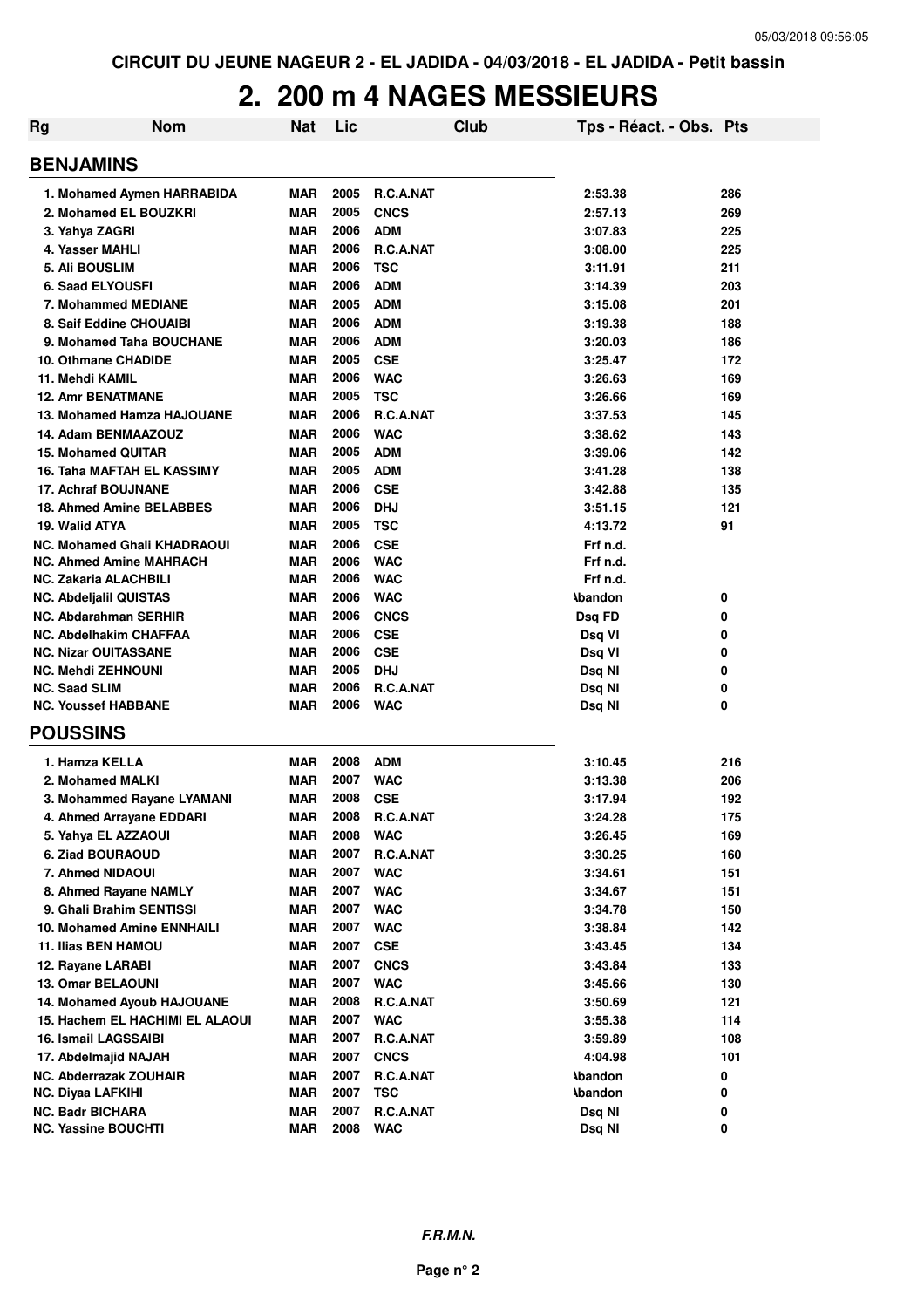## **3. 200 m NAGE LIBRE MESSIEURS**

| Rg                   | Nom                              | Nat        | Lic  | Club         | Tps - Réact. - Obs. Pts |     |
|----------------------|----------------------------------|------------|------|--------------|-------------------------|-----|
| <b>POUSSINS</b>      |                                  |            |      |              |                         |     |
|                      | 1. Ilyas KARAM                   | <b>MAR</b> | 2007 | <b>CSEJL</b> | 3:05.91                 | 165 |
|                      | 2. Yassine BOUCHTI               | <b>MAR</b> | 2008 | <b>WAC</b>   | 3:06.69                 | 163 |
|                      | 3. Fadi ZOUGGARI                 | <b>MAR</b> | 2007 | <b>DHJ</b>   | 3:11.88                 | 150 |
|                      | 4. Hamza KOHAILA                 | <b>MAR</b> | 2007 | <b>ADM</b>   | 3:13.97                 | 145 |
|                      | 5. Mohamed Amine BCHIRI          | <b>MAR</b> | 2008 | <b>ADM</b>   | 3:16.69                 | 139 |
|                      | 6. Rayane M'GHARI                | <b>MAR</b> | 2007 | <b>DHJ</b>   | 3:17.25                 | 138 |
| 7. Ali EZZAKY        |                                  | <b>MAR</b> | 2007 | <b>CNCS</b>  | 3:20.27                 | 132 |
|                      | 8. Elmehdi HOURICH               | <b>MAR</b> | 2007 | <b>DHJ</b>   | 3:20.75                 | 131 |
|                      | 9. Zakaria MAHASSINE             | <b>MAR</b> | 2008 | <b>ADM</b>   | 3:26.41                 | 120 |
|                      | <b>10. Ismail LAGSSAIBI</b>      | <b>MAR</b> | 2007 | R.C.A.NAT    | 3:36.85                 | 104 |
| 11. Adam FALIH       |                                  | <b>MAR</b> | 2007 | <b>CSEJL</b> | 3:40.06                 | 99  |
|                      | <b>12. Elias BENMAAZOUZ</b>      | <b>MAR</b> | 2008 | <b>WAC</b>   | 3:42.75                 | 96  |
|                      | 13. Abdellah SAOUT EL HAK        | <b>MAR</b> | 2008 | <b>CNCS</b>  | 3:43.03                 | 95  |
|                      | <b>14. Badr BICHARA</b>          | <b>MAR</b> | 2007 | R.C.A.NAT    | 3:43.72                 | 94  |
|                      | 15. Rayane REGRAGUI              | <b>MAR</b> | 2007 | <b>ADM</b>   | 3:45.38                 | 92  |
|                      | <b>16. Othmane TAJEDDINE</b>     | <b>MAR</b> | 2007 | <b>CNCS</b>  | 3:48.92                 | 88  |
|                      | 17. Mohamed Ali MAAZOUZ          | <b>MAR</b> | 2007 | <b>WAC</b>   | 3:53.38                 | 83  |
|                      | <b>18. Riad ZOUBAIDI</b>         | <b>MAR</b> | 2008 | <b>ADM</b>   | 3:55.33                 | 81  |
| 19. Yasser WADI      |                                  | <b>MAR</b> | 2008 | <b>CSE</b>   | 3:57.62                 | 79  |
| 20. Badr RIFKI       |                                  | <b>MAR</b> | 2008 | <b>CNCS</b>  | 4:09.63                 | 68  |
|                      | 21. Omar KORAIT                  | <b>MAR</b> | 2008 | <b>ADM</b>   | 4:11.05                 | 67  |
|                      | 22. Oussama JMEL                 | <b>MAR</b> | 2007 | R.C.A.NAT    | 4:16.77                 | 62  |
|                      | 23. Yassir BAZZINE               | <b>MAR</b> | 2007 | <b>CNCS</b>  | 4:20.09                 | 60  |
|                      | 24. Abderrahmane RAID            | <b>MAR</b> | 2007 | <b>ADM</b>   | 4:21.45                 | 59  |
|                      | 25. Mohamed Taha BOUTAMA         | <b>MAR</b> | 2007 | <b>CNCS</b>  | 4:32.19                 | 52  |
| 26. Ilyass JMILI     |                                  | <b>MAR</b> | 2008 | <b>CNCS</b>  | 4:34.13                 | 51  |
|                      | 27. Abdallah OUADDI              | <b>MAR</b> | 2008 | <b>WAC</b>   | 5:09.03                 | 35  |
|                      | <b>NC. El Habib BENADDI</b>      | <b>MAR</b> | 2008 | <b>WAC</b>   | Frf n.d.                |     |
| <b>NC. Mehdi BYA</b> |                                  | <b>MAR</b> | 2008 | <b>CNCS</b>  | Dsq FD                  | 0   |
|                      | NC. Abderrahmane LABHAIRI        | <b>MAR</b> | 2008 | <b>CNCS</b>  | Dsq FD                  | 0   |
|                      | <b>NC. Abdassalam ELALLOUCHI</b> | <b>MAR</b> | 2008 | <b>WAC</b>   | Dsq FD                  | 0   |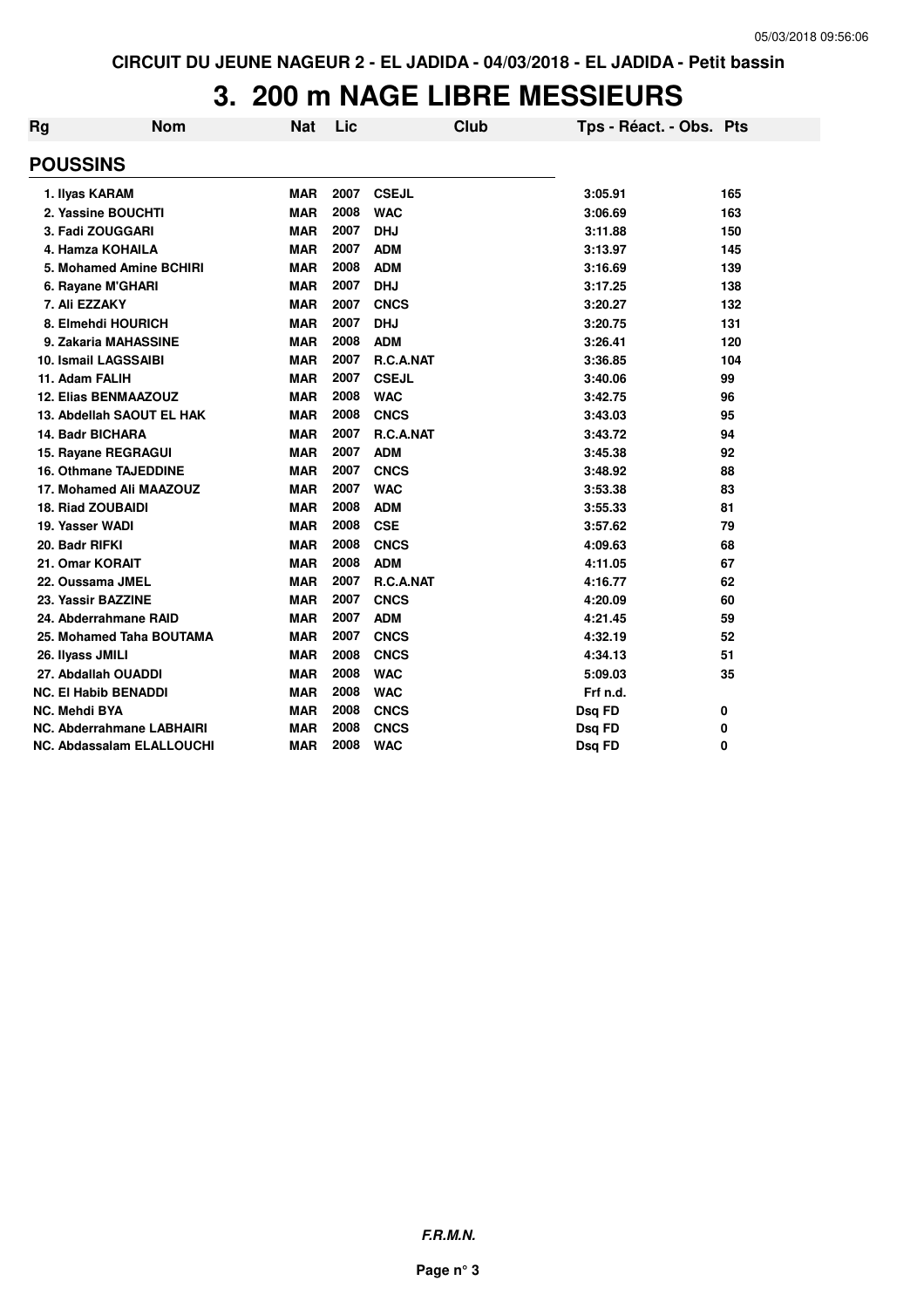## **4. 200 m 4 NAGES DAMES**

| Rg | <b>Nom</b>                  | <b>Nat</b> | Lic  | Club             | Tps - Réact. - Obs. Pts |     |
|----|-----------------------------|------------|------|------------------|-------------------------|-----|
|    | <b>BENJAMINS</b>            |            |      |                  |                         |     |
|    | 1. Yassmine DRAYEF          | <b>MAR</b> | 2006 | R.C.A.NAT        | 2:38.63                 | 502 |
|    | 2. Hind DOUHA               | <b>MAR</b> | 2005 | R.C.A.NAT        | 2:43.25                 | 461 |
|    | 3. Lamiaa ELMACHRAFI        | <b>MAR</b> | 2005 | <b>TSC</b>       | 2:47.69                 | 425 |
|    | 4. Douaa EDDAHBI            | <b>MAR</b> | 2005 | <b>TSC</b>       | 2:48.24                 | 421 |
|    | 5. Yasmine YOUSRI           | <b>MAR</b> | 2006 | <b>CNCS</b>      | 2:54.33                 | 378 |
|    | <b>6. IIII BELHOCINE</b>    | <b>MAR</b> | 2005 | <b>WAC</b>       | 2:59.66                 | 346 |
|    | 7. Camelia AMRANI           | <b>MAR</b> | 2006 | <b>TSC</b>       | 3:05.20                 | 316 |
|    | 8. Malak MESLOUH            | <b>MAR</b> | 2006 | <b>ADM</b>       | 3:05.50                 | 314 |
|    | 9. Kenza SALMAN             | <b>MAR</b> | 2005 | R.C.A.NAT        | 3:06.09                 | 311 |
|    | 10. Israa LAHLAISSI         | <b>MAR</b> | 2006 | <b>TSC</b>       | 3:09.06                 | 297 |
|    | 11. Maria NAMLY             | <b>MAR</b> | 2005 | <b>WAC</b>       | 3:19.38                 | 253 |
|    | <b>12. Iness LAKRADI</b>    | <b>MAR</b> | 2005 | <b>TSC</b>       | 3:28.84                 | 220 |
|    | 13. Ghita SABIR             | <b>MAR</b> | 2006 | <b>CNCS</b>      | 3:35.02                 | 201 |
|    | 14. Hiba MALKI              | <b>MAR</b> | 2005 | <b>WAC</b>       | 3:38.47                 | 192 |
|    | 15. Aya BCHIRI              | <b>MAR</b> | 2006 | <b>ADM</b>       | 3:50.78                 | 163 |
|    | <b>16. Soulafa CHAKIB</b>   | <b>MAR</b> | 2006 | <b>TSC</b>       | 4:05.53                 | 135 |
|    | <b>NC. Douaa HANAFI</b>     | <b>MAR</b> | 2005 | <b>CNCS</b>      | Dsg NI                  | 0   |
|    | <b>POUSSINS</b>             |            |      |                  |                         |     |
|    | 1. Marwa TOUHAMI            | <b>MAR</b> | 2007 | <b>R.C.A.NAT</b> | 3:00.05                 | 343 |
|    | 2. Rim KARIMI               | <b>MAR</b> | 2007 | <b>WAC</b>       | 3:07.56                 | 304 |
|    | 3. Hajar LAHLAISSI          | <b>MAR</b> | 2007 | <b>TSC</b>       | 3:12.22                 | 282 |
|    | 4. Salma EL YOUSFI          | <b>MAR</b> | 2007 | R.C.A.NAT        | 3:14.64                 | 272 |
|    | 5. Zainab IDRISSI           | <b>MAR</b> | 2007 | <b>CNCS</b>      | 3:22.73                 | 240 |
|    | 6. Meriem NACHAT            | MAR        | 2008 | <b>WAC</b>       | 3:25.94                 | 229 |
|    | 7. Basma JALAL              | <b>MAR</b> | 2008 | R.C.A.NAT        | 3:28.03                 | 223 |
|    | 8. Kawtar MIRHLAMI          | <b>MAR</b> | 2007 | <b>DHJ</b>       | 3:28.16                 | 222 |
|    | 9. Razane MAHRACH           | <b>MAR</b> | 2007 | <b>WAC</b>       | 3:35.25                 | 201 |
|    | 10. Yassmine BENGHEDIFA     | <b>MAR</b> | 2007 | <b>ADM</b>       | 3:41.43                 | 184 |
|    | 11. Salma ZAID              | <b>MAR</b> | 2007 | <b>CSE</b>       | 3:45.95                 | 174 |
|    | 12. Zineb DEFAA             | MAR        | 2008 | R.C.A.NAT        | 3:49.80                 | 165 |
|    | 13. Sofia MAKY              | MAR        | 2008 | <b>TSC</b>       | 3:51.94                 | 160 |
|    | <b>14. Malak BAROUDI</b>    | <b>MAR</b> | 2007 | R.C.A.NAT        | 4:01.62                 | 142 |
|    | <b>15. Lina BOUSLIM</b>     | <b>MAR</b> | 2007 | <b>TSC</b>       | 4:06.13                 | 134 |
|    | 16. Aya EL HODAIGUI         | <b>MAR</b> | 2007 | TSC              | 4:08.81                 | 130 |
|    | 17. Aya LAALA               | <b>MAR</b> | 2007 | <b>TSC</b>       | 4:12.19                 | 125 |
|    | 18. Sara LAANAYA            | <b>MAR</b> | 2008 | <b>TSC</b>       | 4:18.76                 | 115 |
|    | 19. Ghita AFRIAD            | <b>MAR</b> | 2007 | <b>CSE</b>       | 4:58.13                 | 75  |
|    | <b>NC. Meryem EL MANSAR</b> | <b>MAR</b> | 2008 | R.C.A.NAT        | Frf n.d.                |     |
|    | <b>NC. Lina BERRISSOUL</b>  | <b>MAR</b> | 2007 | <b>WAC</b>       | Frf n.d.                |     |
|    | NC. Ghita BENHAMOU          | <b>MAR</b> | 2008 | <b>CSE</b>       | Dsq NI                  | 0   |
|    | <b>NC. Kamilia ATIF</b>     | <b>MAR</b> | 2007 | <b>TSC</b>       | Dsq NI                  | 0   |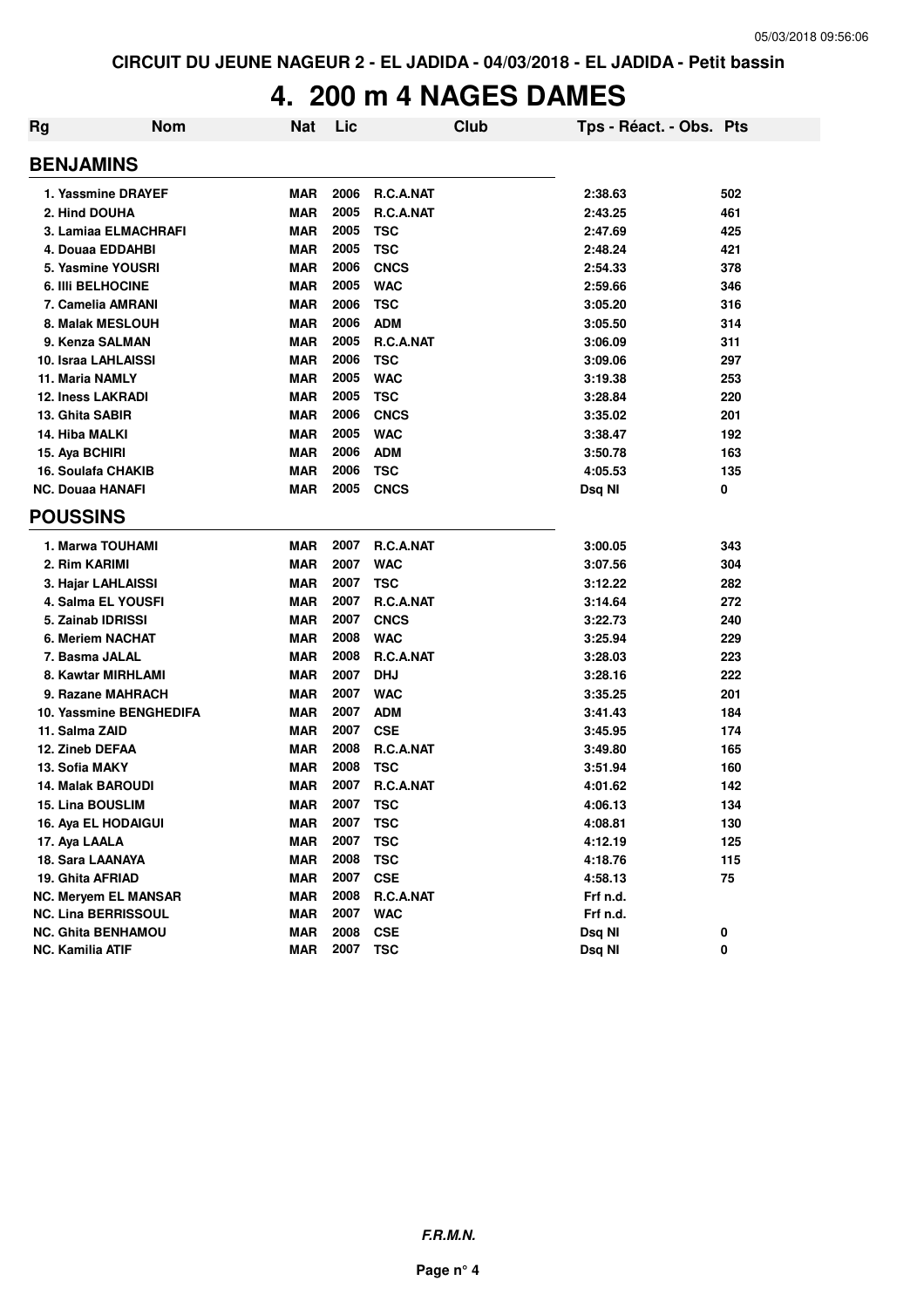#### **5. 100 m BRASSE DAMES**

| Rg                      | <b>Nom</b>                    | <b>Nat</b> | Lic  | Club         | Tps - Réact. - Obs. Pts |     |
|-------------------------|-------------------------------|------------|------|--------------|-------------------------|-----|
| <b>BENJAMINS</b>        |                               |            |      |              |                         |     |
|                         | 1. Douaa EDDAHBI              | <b>MAR</b> | 2005 | <b>TSC</b>   | 1:30.23                 | 362 |
|                         | 2. Yassmine DRAYEF            | <b>MAR</b> | 2006 | R.C.A.NAT    | 1:32.06                 | 341 |
|                         | 3. Kenza SALMAN               | <b>MAR</b> | 2005 | R.C.A.NAT    | 1:34.19                 | 318 |
|                         | <b>4. IIII BELHOCINE</b>      | <b>MAR</b> | 2005 | <b>WAC</b>   | 1:41.19                 | 257 |
|                         | <b>5. Iness LAKRADI</b>       | <b>MAR</b> | 2005 | <b>TSC</b>   | 1:45.20                 | 228 |
|                         | 6. Samia LABHALLA             | <b>MAR</b> | 2006 | <b>DHJ</b>   | 1:46.94                 | 217 |
|                         | 7. Rihab ZARGANI              | <b>MAR</b> | 2006 | <b>CNCS</b>  | 1:48.70                 | 207 |
|                         | 8. Asmae ALA KHIR             | <b>MAR</b> | 2005 | <b>CNCS</b>  | 1:49.50                 | 202 |
|                         | 9. Ghita SABIR                | <b>MAR</b> | 2006 | <b>CNCS</b>  | 1:51.50                 | 192 |
|                         | 10. Salma BOULAHIA            | <b>MAR</b> | 2005 | <b>CNCS</b>  | 1:52.32                 | 188 |
|                         | 11. Ghita GHETREFF            | <b>MAR</b> | 2006 | <b>ADM</b>   | 1:52.76                 | 185 |
|                         | 12. Maissam YAHIA             | <b>MAR</b> | 2005 | <b>DHJ</b>   | 1:54.41                 | 177 |
|                         | 13. Nada MOSSADDIK            | <b>MAR</b> | 2006 | <b>CNCS</b>  | 1:56.09                 | 170 |
| 14. Aya BCHIRI          |                               | <b>MAR</b> | 2006 | <b>ADM</b>   | 1:56.22                 | 169 |
|                         | 15. Rim JEBRANE               | <b>MAR</b> | 2005 | <b>CSEJL</b> | 2:00.31                 | 153 |
|                         | 16. Rania AOUAM               | <b>MAR</b> | 2006 | <b>CNCS</b>  | 2:01.22                 | 149 |
|                         | 17. Khadija BOURAIS           | <b>MAR</b> | 2005 | <b>ADM</b>   | 2:01.38                 | 149 |
|                         | <b>18. Wiam MEDIANE</b>       | <b>MAR</b> | 2005 | <b>ADM</b>   | 2:01.44                 | 148 |
|                         | 19. Dina YAMOURI              | <b>MAR</b> | 2006 | <b>ADM</b>   | 2:01.92                 | 147 |
|                         | 20. Nisrine MOUKASSI          | <b>MAR</b> | 2006 | <b>TSC</b>   | 2:02.38                 | 145 |
|                         | 21. Douaa TAWSSI              | <b>MAR</b> | 2006 | <b>TSC</b>   | 2:03.20                 | 142 |
|                         | 22. Yasmine SIFALLAH          | <b>MAR</b> | 2006 | <b>WAC</b>   | 2:03.97                 | 139 |
|                         | 23. Marwa SABBAGH             | <b>MAR</b> | 2005 | <b>ADM</b>   | 2:05.51                 | 134 |
|                         | 24. Douaa HANAFI              | <b>MAR</b> | 2005 | <b>CNCS</b>  | 2:07.13                 | 129 |
|                         | 25. Bassma RAZIQ              | <b>MAR</b> | 2006 | <b>CNCS</b>  | 2:07.17                 | 129 |
|                         | 26. Chaimaa MAFTAH EL KASSIMY | <b>MAR</b> | 2006 | <b>ADM</b>   | 2:07.80                 | 127 |
|                         | 27. Aya ES SABBAR             | <b>MAR</b> | 2006 | <b>CSEJL</b> | 2:09.34                 | 123 |
|                         | 28. Soulafa CHAKIB            | <b>MAR</b> | 2006 | <b>TSC</b>   | 2:13.19                 | 112 |
|                         | 29. Maria TOURBI              | <b>MAR</b> | 2005 | <b>CSEJL</b> | 2:20.30                 | 96  |
|                         | <b>30. Sabrine ELBEDRA</b>    | <b>MAR</b> | 2005 | <b>TSC</b>   | 2:22.44                 | 92  |
|                         | <b>NC. Meryem KORAIT</b>      | <b>MAR</b> | 2006 | <b>ADM</b>   | Frf n.d.                |     |
|                         | <b>NC. Rita BENLOULID</b>     | <b>MAR</b> | 2006 | R.C.A.NAT    | Frf n.d.                |     |
| <b>NC. Lilya ZERREI</b> |                               | <b>MAR</b> | 2006 | R.C.A.NAT    | Frf n.d.                |     |
|                         | <b>NC. Fatimazahra DAMI</b>   | MAR        | 2006 | <b>TSC</b>   | Frf n.d.                |     |
|                         | <b>NC. Chaymaa ELAZHARY</b>   | <b>MAR</b> | 2006 | <b>ADM</b>   | Dsq NI                  | 0   |
|                         | <b>NC. Nada BOUCHGHOUL</b>    | <b>MAR</b> | 2006 | <b>CNCS</b>  | Dsq NI                  | 0   |
|                         | <b>NC. Alaa SAOUT EL HAK</b>  | <b>MAR</b> | 2006 | <b>CNCS</b>  | Dsq NI                  | 0   |
|                         | <b>NC. Sabrine ESSADEQ</b>    | <b>MAR</b> | 2005 | <b>CNCS</b>  | Dsq NI                  | 0   |
| <b>NC. Aya KASSI</b>    |                               | <b>MAR</b> | 2005 | <b>TSC</b>   | Dsq NI                  | 0   |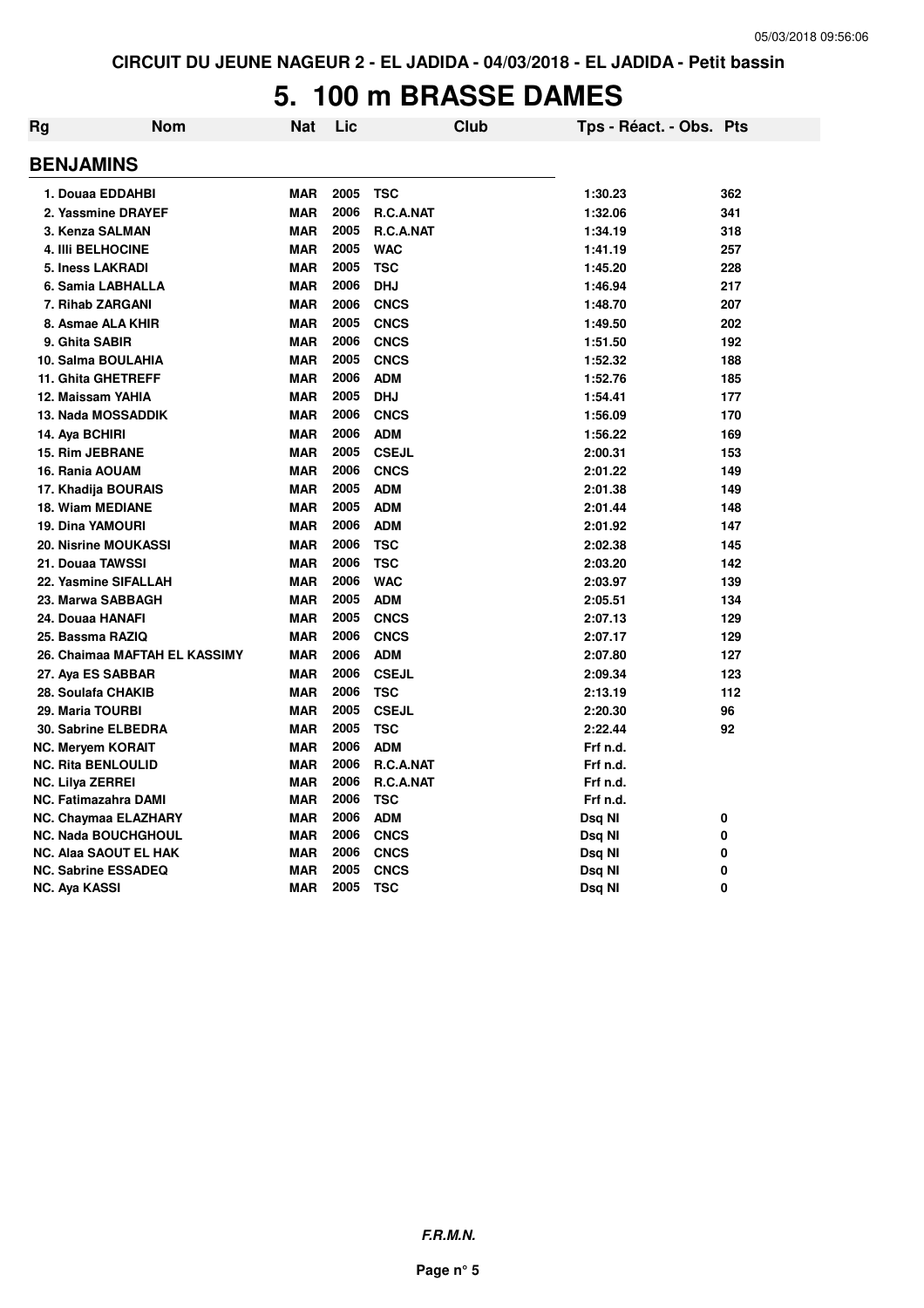#### **6. 50 m BRASSE MESSIEURS**

| Rg                                                      | <b>Nom</b>                      | <b>Nat</b>               | Lic          |                            | Club | Tps - Réact. - Obs. Pts |          |
|---------------------------------------------------------|---------------------------------|--------------------------|--------------|----------------------------|------|-------------------------|----------|
| <b>POUSSINS</b>                                         |                                 |                          |              |                            |      |                         |          |
| 1. Mohamed MALKI                                        |                                 | <b>MAR</b>               | 2007         | <b>WAC</b>                 |      | 47.02                   | 182      |
| 2. Ismail EL BOUZKRI                                    |                                 | <b>MAR</b>               | 2007         | <b>CNCS</b>                |      | 47.97                   | 171      |
| 3. Ilias BEN HAMOU                                      |                                 | <b>MAR</b>               | 2007         | <b>CSE</b>                 |      | 48.00                   | 171      |
| 4. Hamza KELLA                                          |                                 | <b>MAR</b>               | 2008         | <b>ADM</b>                 |      | 49.34                   | 157      |
| 5. Ilyass ESSAYEH                                       |                                 | <b>MAR</b>               | 2008         | <b>CNCS</b>                |      | 49.80                   | 153      |
| 6. Rayane M'GHARI                                       |                                 | <b>MAR</b>               | 2007         | <b>DHJ</b>                 |      | 50.45                   | 147      |
| 7. Zakaria MAHASSINE                                    |                                 | <b>MAR</b>               | 2008         | <b>ADM</b>                 |      | 51.34                   | 140      |
| 8. Ziad BOURAOUD                                        |                                 | <b>MAR</b>               | 2007         | <b>R.C.A.NAT</b>           |      | 52.07                   | 134      |
| 9. Abdelhamid EL MOUEFFEQ                               |                                 | <b>MAR</b>               | 2008         | <b>DHJ</b>                 |      | 52.63                   | 130      |
| 10. Yahya EL AZZAOUI                                    |                                 | <b>MAR</b>               | 2008         | <b>WAC</b>                 |      | 52.81                   | 128      |
| 11. Othman ZIANE                                        |                                 | <b>MAR</b>               | 2007         | <b>CNCS</b>                |      | 53.06                   | 127      |
| 12. Mohamed Ayoub HAJOUANE                              |                                 | <b>MAR</b>               | 2008         | <b>R.C.A.NAT</b>           |      | 53.47                   | 124      |
| 13. Mohamed Amine BCHIRI                                |                                 | <b>MAR</b>               | 2008         | <b>ADM</b>                 |      | 54.59                   | 116      |
| 13. Ali EZZAKY                                          |                                 | <b>MAR</b>               | 2007         | <b>CNCS</b>                |      | 54.59                   | 116      |
| 15. Diyaa LAFKIHI                                       |                                 | <b>MAR</b>               | 2007         | <b>TSC</b>                 |      | 55.30                   | 112      |
| 16. Rayane AKIL                                         |                                 | <b>MAR</b>               | 2008         | <b>CSEJL</b>               |      | 55.70                   | 109      |
| 17. Abdellah SAOUT EL HAK                               |                                 | <b>MAR</b>               | 2008         | <b>CNCS</b>                |      | 56.42                   | 105      |
| <b>18. Mohamed Amine ENNHAILI</b>                       |                                 | <b>MAR</b>               | 2007         | <b>WAC</b>                 |      | 56.50                   | 105      |
| 19. Salah Eddine LABHALLA                               |                                 | <b>MAR</b>               | 2008         | <b>DHJ</b>                 |      | 56.72                   | 103      |
| 20. Ghali Brahim SENTISSI                               |                                 | <b>MAR</b>               | 2007         | <b>WAC</b>                 |      | 57.75                   | 98       |
| 21. Moslim SAGHIR                                       |                                 | <b>MAR</b>               | 2007         | <b>CNCS</b>                |      | 58.50                   | 94       |
| 22. Abdelghafour ZOJAJI                                 |                                 | <b>MAR</b>               | 2007<br>2007 | <b>CSEJL</b><br><b>DHJ</b> |      | 58.75                   | 93<br>92 |
| 23. Adam EL AIROUKI                                     |                                 | <b>MAR</b><br><b>MAR</b> | 2008         | <b>ADM</b>                 |      | 58.88                   |          |
| 24. Yasser EL ADAOUI                                    |                                 | <b>MAR</b>               | 2007         | <b>WAC</b>                 |      | 59.15<br>59.73          | 91<br>89 |
| 26. Elias BENMAAZOUZ                                    | 25. Hachem EL HACHIMI EL ALAOUI | <b>MAR</b>               | 2008         | <b>WAC</b>                 |      | 1:00.21                 | 86       |
| 27. Ilyas BOUAYADI                                      |                                 | <b>MAR</b>               | 2007         | <b>TSC</b>                 |      | 1:00.57                 | 85       |
| 28. Haytham BENKARROUM                                  |                                 | <b>MAR</b>               | 2007         | <b>TSC</b>                 |      | 1:01.03                 | 83       |
| 29. Mohammed Taha TOURBI                                |                                 | <b>MAR</b>               | 2008         | <b>CSEJL</b>               |      | 1:01.66                 | 80       |
| 30. Mohamed Taha KHALDI                                 |                                 | <b>MAR</b>               | 2007         | R.C.A.NAT                  |      | 1:02.00                 | 79       |
| 31. Adam DAALOUS                                        |                                 | <b>MAR</b>               | 2008         | <b>CNCS</b>                |      | 1:02.19                 | 78       |
| 32. Zakaria ELKHATIBI                                   |                                 | <b>MAR</b>               | 2007         | <b>DHJ</b>                 |      | 1:02.33                 | 78       |
| 33. Omar KERBOUCH                                       |                                 | <b>MAR</b>               | 2007         | R.C.A.NAT                  |      | 1:04.23                 | 71       |
| 34. Abdallah OUADDI                                     |                                 | <b>MAR</b>               | 2008         | <b>WAC</b>                 |      | 1:04.47                 | 70       |
| <b>35. Othmane TAJEDDINE</b>                            |                                 | MAR                      | 2007         | <b>CNCS</b>                |      | 1:04.52                 | 70       |
| 36. Abdelmouiz FADEL                                    |                                 | <b>MAR</b>               | 2007         | <b>CNCS</b>                |      | 1:04.72                 | 69       |
| 37. Mehdi BYA                                           |                                 | <b>MAR</b>               | 2008         | <b>CNCS</b>                |      | 1:04.88                 | 69       |
| 38. Oussama JMEL                                        |                                 | <b>MAR</b>               | 2007         | R.C.A.NAT                  |      | 1:05.47                 | 67       |
| 39. Rayane EL MSIEH                                     |                                 | <b>MAR</b>               | 2008         | <b>DHJ</b>                 |      | 1:07.02                 | 63       |
| 40. Othmane EDDIBA                                      |                                 | <b>MAR</b>               | 2007         | <b>CNCS</b>                |      | 1:07.69                 | 61       |
| 41. Ilyass JMILI                                        |                                 | <b>MAR</b>               | 2008         | <b>CNCS</b>                |      | 1:08.59                 | 58       |
| 42. Adam LOUCHI                                         |                                 | <b>MAR</b>               | 2008         | <b>DHJ</b>                 |      | 1:08.73                 | 58       |
| 43. Rayane REGRAGUI                                     |                                 | <b>MAR</b>               | 2007         | <b>ADM</b>                 |      | 1:08.88                 | 58       |
| 44. Mohammed Amine GHALIB                               |                                 | <b>MAR</b>               | 2008         | <b>TSC</b>                 |      | 1:12.06                 | 50       |
| 45. Badr RIFKI                                          |                                 | MAR                      | 2008         | <b>CNCS</b>                |      | 1:12.81                 | 49       |
| 46. Mohammed Iyad DAMI                                  |                                 | <b>MAR</b>               | 2008         | <b>CSEJL</b>               |      | 1:13.45                 | 47       |
| 47. Ali EDDIBA                                          |                                 | <b>MAR</b>               | 2007         | <b>CNCS</b>                |      | 1:22.09                 | 34       |
| 48. Rayane ADLANE                                       |                                 | <b>MAR</b>               | 2007         | <b>CNCS</b>                |      | 1:38.31                 | 19       |
| <b>NC. Zakaria IFASSIOUEN</b>                           |                                 | <b>MAR</b>               | 2008         | R.C.A.NAT                  |      | Frf exc.                |          |
| <b>NC. Mohamed Rayane GUEJAJ</b>                        |                                 | <b>MAR</b>               | 2007         | <b>CNCS</b>                |      | Frf n.d.                |          |
| <b>NC. Noureddine ELBADRE</b>                           |                                 | <b>MAR</b>               | 2007         | <b>CSE</b>                 |      | Frf n.d.                |          |
| <b>NC. Samy ZERREI</b>                                  |                                 | <b>MAR</b>               | 2007         | R.C.A.NAT                  |      | Frf n.d.                |          |
| <b>NC. Anas AZIZI</b>                                   |                                 | <b>MAR</b>               | 2008         | <b>TSC</b>                 |      | Frf n.d.                |          |
| <b>NC. Mohamed Rayane BENKIRANE</b>                     |                                 | <b>MAR</b>               | 2007         | <b>TSC</b>                 |      | Frf n.d.                |          |
| NC. Abderrahman CHAKIR<br><b>NC. Rayane ELYOUSSOUFI</b> |                                 | MAR<br><b>MAR</b>        | 2007<br>2008 | TSC<br><b>TSC</b>          |      | Frf n.d.<br>Frf n.d.    |          |
|                                                         |                                 |                          |              |                            |      |                         |          |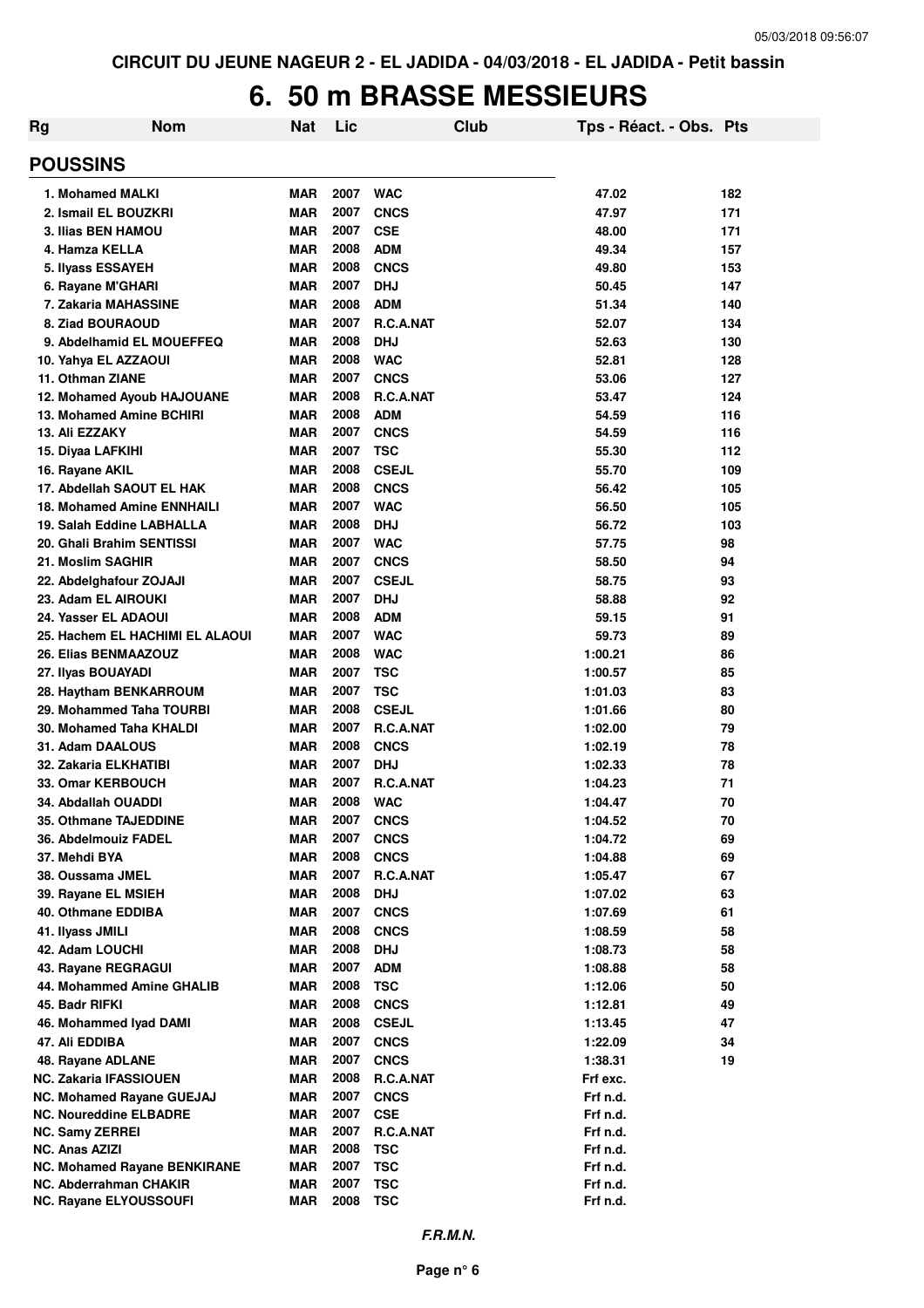## **6. 50 m BRASSE MESSIEURS**

| Rg                        | <b>Nom</b>                       | Nat        | Lic  | Club             | Tps - Réact. - Obs. Pts |   |
|---------------------------|----------------------------------|------------|------|------------------|-------------------------|---|
| <b>POUSSINS</b>           |                                  |            |      |                  |                         |   |
| <b>NC. Rayane LAALJI</b>  |                                  | <b>MAR</b> | 2008 | <b>TSC</b>       | Frf n.d.                |   |
| <b>NC. Mehdi RASSY</b>    |                                  | <b>MAR</b> | 2008 | TSC              | Frf n.d.                |   |
| <b>NC. Rayan GHAZALI</b>  |                                  | <b>MAR</b> | 2008 | <b>TSC</b>       | Frf n.d.                |   |
| <b>NC. Karam MOUTI</b>    |                                  | <b>MAR</b> | 2008 | <b>TSC</b>       | Frf n.d.                |   |
|                           | <b>NC. Zaid TIMOUYASSE</b>       | <b>MAR</b> | 2008 | <b>CNCS</b>      | Dsq FD                  | 0 |
| <b>NC. Ilyass FARADI</b>  |                                  | <b>MAR</b> | 2008 | <b>CNCS</b>      | Dsq NI                  | 0 |
| <b>NC. Jad EL KHAYAT</b>  |                                  | <b>MAR</b> | 2007 | <b>CNCS</b>      | Dsq NI                  | 0 |
|                           | <b>NC. Mohamed Taha BOUTAMA</b>  | <b>MAR</b> | 2007 | <b>CNCS</b>      | Dsq NI                  | 0 |
|                           | NC. Abderrahmane RAID            | <b>MAR</b> | 2007 | <b>ADM</b>       | Dsq NI                  | 0 |
| <b>NC. Riad ZOUBAIDI</b>  |                                  | <b>MAR</b> | 2008 | <b>ADM</b>       | Dsq NI                  | 0 |
|                           | <b>NC. Abdelmajid NAJAH</b>      | <b>MAR</b> | 2007 | <b>CNCS</b>      | Dsq NI                  | 0 |
|                           | <b>NC. Mohamed OUAHLA</b>        | <b>MAR</b> | 2007 | <b>CNCS</b>      | Dsq NI                  | 0 |
|                           | <b>NC. Sohaib ARSALANE</b>       | <b>MAR</b> | 2007 | <b>CSEJL</b>     | Dsq NI                  | 0 |
|                           | <b>NC. Mohammed ELKAOUTI</b>     | <b>MAR</b> | 2008 | <b>DHJ</b>       | Dsq NI                  | 0 |
|                           | <b>NC. Mohammed ENNOUINI</b>     | <b>MAR</b> | 2007 | <b>R.C.A.NAT</b> | Dsq NI                  | 0 |
| <b>NC. Jihad ALTALLAA</b> |                                  | <b>MAR</b> | 2008 | <b>TSC</b>       | Dsq NI                  | 0 |
|                           | <b>NC. Abdassalam ELALLOUCHI</b> | <b>MAR</b> | 2008 | <b>WAC</b>       | Dsq NI                  | 0 |
| <b>NC. Taha NOURI</b>     |                                  | <b>MAR</b> | 2008 | <b>WAC</b>       | Dsq NI                  | 0 |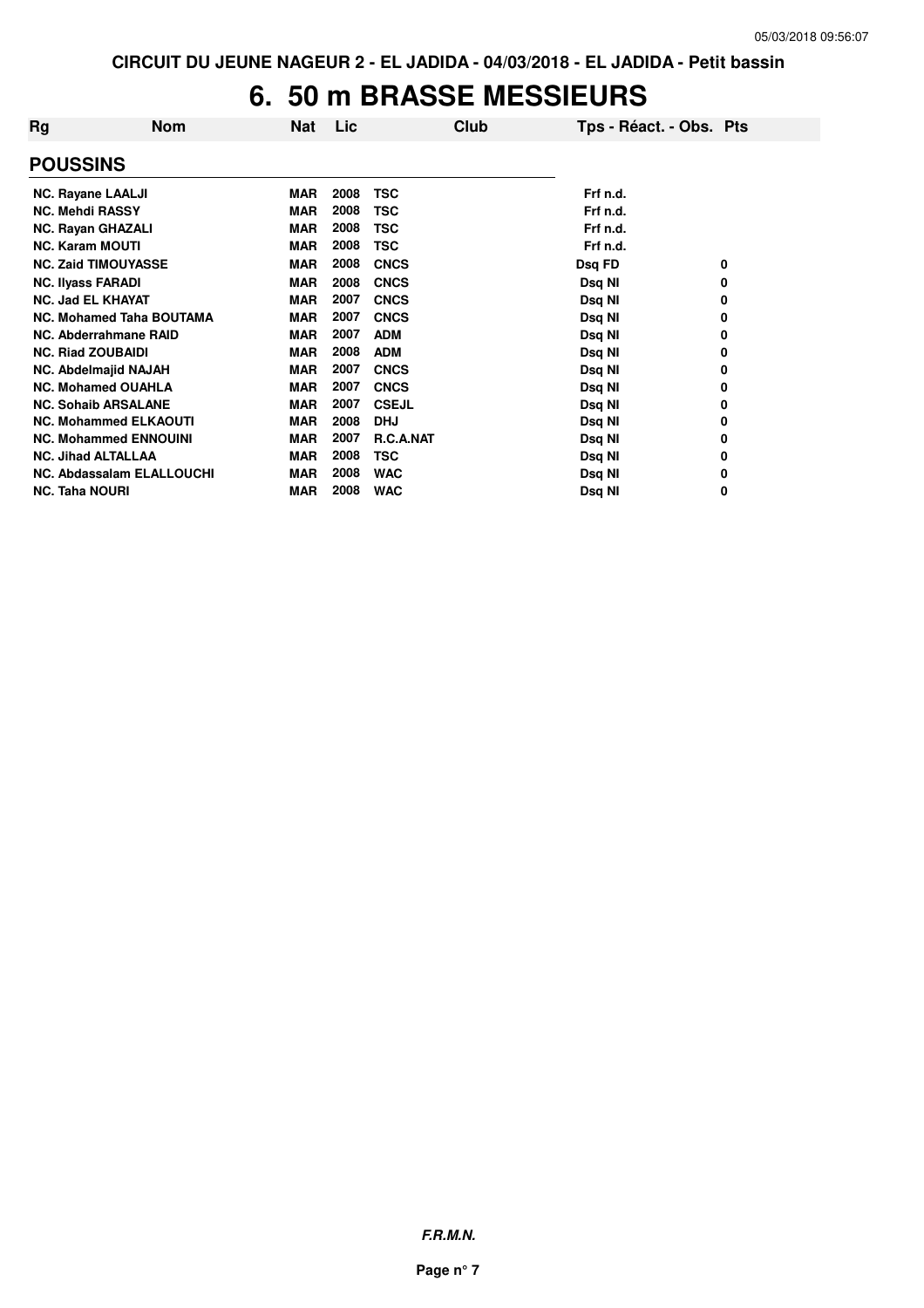## **7. 50 m PAPILLON DAMES**

| Rg | <b>Nom</b>                     | Nat        | Lic  | Club             | Tps - Réact. - Obs. Pts |     |
|----|--------------------------------|------------|------|------------------|-------------------------|-----|
|    | <b>BENJAMINS</b>               |            |      |                  |                         |     |
|    | 1. Hind DOUHA                  | MAR        | 2005 | <b>R.C.A.NAT</b> | 34.40                   | 358 |
|    | 2. Lamiaa ELMACHRAFI           | MAR        | 2005 | <b>TSC</b>       | 35.34                   | 330 |
|    | 3. Camelia AMRANI              | <b>MAR</b> | 2006 | <b>TSC</b>       | 35.44                   | 327 |
|    | 4. Douaa EDDAHBI               | <b>MAR</b> | 2005 | <b>TSC</b>       | 35.89                   | 315 |
|    | 5. Yasmine YOUSRI              | <b>MAR</b> | 2006 | <b>CNCS</b>      | 36.97                   | 288 |
|    | 6. Malak MESLOUH               | <b>MAR</b> | 2006 | <b>ADM</b>       | 39.09                   | 244 |
|    | 7. Israa LAHLAISSI             | <b>MAR</b> | 2006 | <b>TSC</b>       | 41.91                   | 198 |
|    | 8. Maria NAMLY                 | <b>MAR</b> | 2005 | <b>WAC</b>       | 43.61                   | 175 |
|    | 9. Iness LAKRADI               | <b>MAR</b> | 2005 | <b>TSC</b>       | 44.97                   | 160 |
|    | 10. Ghita SABIR                | <b>MAR</b> | 2006 | <b>CNCS</b>      | 45.03                   | 159 |
|    | 11. Hiba MALKI                 | <b>MAR</b> | 2005 | <b>WAC</b>       | 45.31                   | 156 |
|    | <b>12. Rihab ZARGANI</b>       | <b>MAR</b> | 2006 | <b>CNCS</b>      | 46.17                   | 148 |
|    | 13. Samia LABHALLA             | <b>MAR</b> | 2006 | <b>DHJ</b>       | 47.00                   | 140 |
|    | 14. Asmae ALA KHIR             | <b>MAR</b> | 2005 | <b>CNCS</b>      | 48.11                   | 130 |
|    | 15. Aya BCHIRI                 | <b>MAR</b> | 2006 | <b>ADM</b>       | 49.28                   | 121 |
|    | 16. Maissam YAHIA              | <b>MAR</b> | 2005 | <b>DHJ</b>       | 49.46                   | 120 |
|    | 17. Yasmine SIFALLAH           | <b>MAR</b> | 2006 | <b>WAC</b>       | 51.88                   | 104 |
|    | <b>18. Nada MOSSADDIK</b>      | <b>MAR</b> | 2006 | <b>CNCS</b>      | 54.29                   | 91  |
|    | 19. Douaa TAWSSI               | <b>MAR</b> | 2006 | <b>TSC</b>       | 55.03                   | 87  |
|    | 20. Rania AOUAM                | <b>MAR</b> | 2006 | <b>CNCS</b>      | 55.16                   | 86  |
|    | <b>21. Nisrine MOUKASSI</b>    | <b>MAR</b> | 2006 | <b>TSC</b>       | 58.28                   | 73  |
|    | 22. Soulafa CHAKIB             | <b>MAR</b> | 2006 | <b>TSC</b>       | 1:01.50                 | 62  |
|    | 23. Aya KASSI                  | <b>MAR</b> | 2005 | <b>TSC</b>       | 1:02.21                 | 60  |
|    | 24. Nada BOUCHGHOUL            | <b>MAR</b> | 2006 | <b>CNCS</b>      | 1:07.09                 | 48  |
|    | 25. Zineb AGRAME               | MAR        | 2006 | <b>TSC</b>       | 1:24.45                 | 24  |
|    | <b>POUSSINS</b>                |            |      |                  |                         |     |
|    | 1. Hajar LAHLAISSI             | <b>MAR</b> | 2007 | <b>TSC</b>       | 41.22                   | 208 |
|    | 2. Alaa AMIRI                  | <b>MAR</b> | 2008 | <b>CNCS</b>      | 42.00                   | 196 |
|    | 3. Yassmine BENGHEDIFA         | <b>MAR</b> | 2007 | <b>ADM</b>       | 44.59                   | 164 |
|    | 4. Oumnia RIDA                 | <b>MAR</b> | 2008 | <b>CNCS</b>      | 45.71                   | 152 |
|    | 5. Sofia MAKY                  | <b>MAR</b> | 2008 | <b>TSC</b>       | 46.63                   | 143 |
|    | 6. Imane EDDADSY               | <b>MAR</b> | 2007 | R.C.A.NAT        | 48.81                   | 125 |
|    | 7. Zineb DEFAA                 | MAR        | 2008 | R.C.A.NAT        | 49.00                   | 123 |
|    | 8. Abir RADELLAH               | <b>MAR</b> | 2007 | <b>CNCS</b>      | 53.34                   | 96  |
|    | 9. Aya LAALA                   | <b>MAR</b> | 2007 | <b>TSC</b>       | 54.47                   | 90  |
|    | 10. Alae NOUINI                | <b>MAR</b> | 2008 | <b>CSEJL</b>     | 56.23                   | 82  |
|    | 11. Aya EL HODAIGUI            | <b>MAR</b> | 2007 | <b>TSC</b>       | 1:00.48                 | 65  |
|    | 12. Marwa ELBASSITY            | <b>MAR</b> | 2007 | <b>TSC</b>       | 1:00.98                 | 64  |
|    | 13. Lina BOUSLIM               | <b>MAR</b> | 2007 | <b>TSC</b>       | 1:02.18                 | 60  |
|    | <b>14. Hiba MAKBOULI</b>       | <b>MAR</b> | 2007 | <b>DHJ</b>       | 1:02.23                 | 60  |
|    | 15. Kenza GHAZI                | <b>MAR</b> | 2007 | <b>ADM</b>       | 1:02.78                 | 58  |
|    | 16. Sara LAANAYA               | <b>MAR</b> | 2008 | <b>TSC</b>       | 1:03.75                 | 56  |
|    | <b>17. Dounia EL MOUNTABIH</b> | <b>MAR</b> | 2008 | <b>WAC</b>       | 1:04.84                 | 53  |
|    | 18. Khadija BADAINE            | <b>MAR</b> | 2007 | <b>ADM</b>       | 1:05.06                 | 52  |
|    | 19. Riham OUSSI                | <b>MAR</b> | 2008 | <b>WAC</b>       | 1:12.00                 | 39  |
|    | 20. Assia TAWSSI               | <b>MAR</b> | 2007 | <b>TSC</b>       | 1:28.91                 | 20  |
|    | <b>NC. Islam NADIF</b>         | <b>MAR</b> | 2008 | <b>ADM</b>       | Frf n.d.                |     |
|    | NC. Inas MJIDI                 | <b>MAR</b> | 2007 | <b>CNCS</b>      | Frf n.d.                |     |
|    | NC. Meryem EL MANSAR           | <b>MAR</b> | 2008 | R.C.A.NAT        | Frf n.d.                |     |
|    | <b>NC. Ryhab CHIKER</b>        | <b>MAR</b> | 2007 | <b>ADM</b>       | Dsq NI                  | 0   |
|    | <b>NC. Alaa SABRI</b>          | <b>MAR</b> | 2007 | <b>CNCS</b>      | Dsq NI                  | 0   |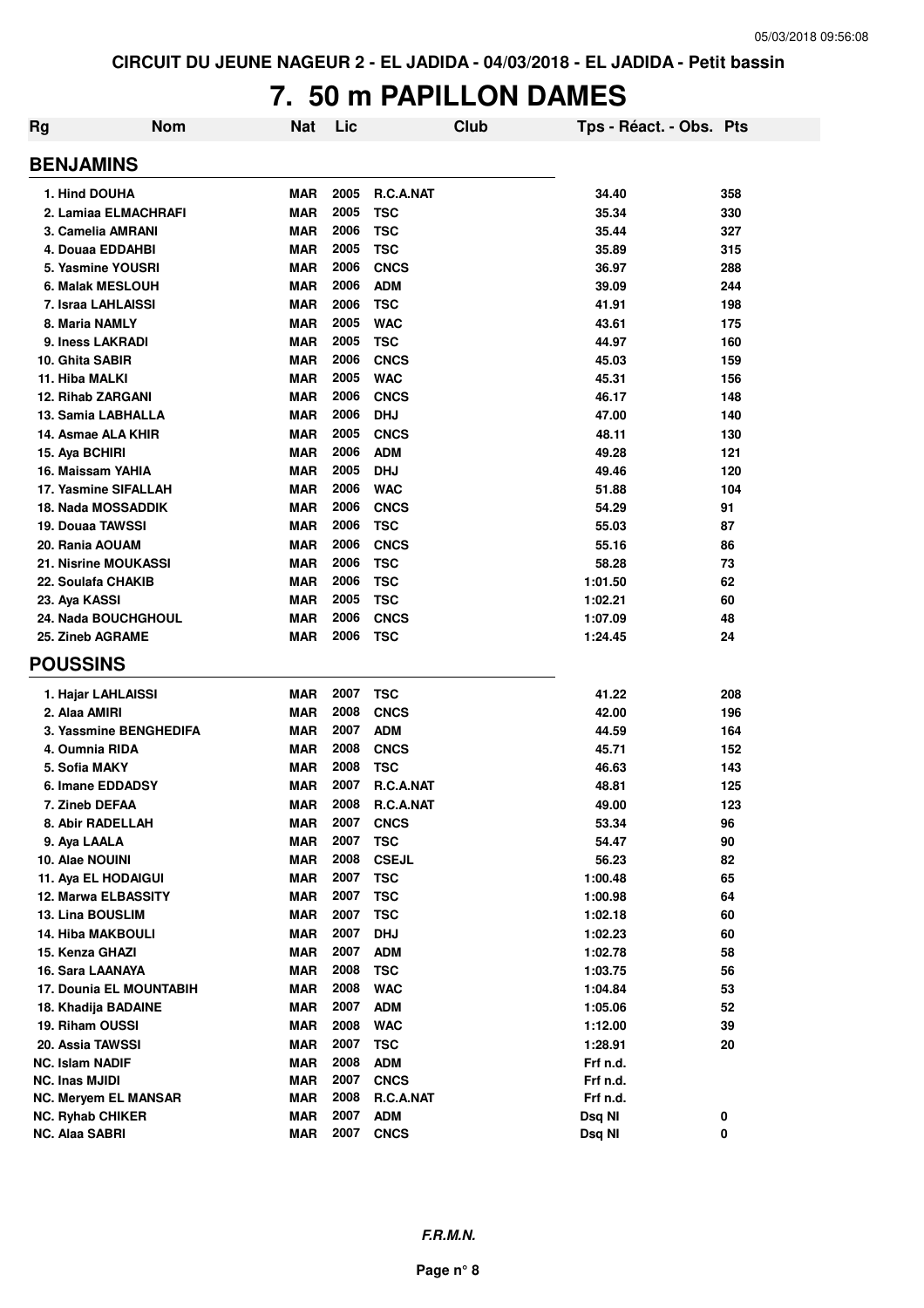## **8. 100 m DOS MESSIEURS**

| Rg | <b>Nom</b>                             | Nat        | Lic  | <b>Club</b>      | Tps - Réact. - Obs. Pts |     |
|----|----------------------------------------|------------|------|------------------|-------------------------|-----|
|    | <b>BENJAMINS</b>                       |            |      |                  |                         |     |
|    | 1. Mehdi ZEHNOUNI                      | <b>MAR</b> | 2005 | <b>DHJ</b>       | 1:25.38                 | 225 |
|    | 2. Mohamed EL BOUZKRI                  | <b>MAR</b> | 2005 | <b>CNCS</b>      | 1:25.56                 | 223 |
|    | 3. Mohamed Aymen HARRABIDA             | <b>MAR</b> | 2005 | <b>R.C.A.NAT</b> | 1:26.53                 | 216 |
|    | 4. Saif Eddine CHOUAIBI                | <b>MAR</b> | 2006 | <b>ADM</b>       | 1:31.59                 | 182 |
|    | 5. Yahya ZAGRI                         | <b>MAR</b> | 2006 | <b>ADM</b>       | 1:32.06                 | 179 |
|    | 6. Saad SLIM                           | <b>MAR</b> | 2006 | R.C.A.NAT        | 1:33.33                 | 172 |
|    | 7. Ahmed Amine MAHRACH                 | <b>MAR</b> | 2006 | <b>WAC</b>       | 1:33.78                 | 169 |
|    | 8. Saad ELYOUSFI                       | <b>MAR</b> | 2006 | <b>ADM</b>       | 1:37.16                 | 152 |
|    | 9. Mohammed MEDIANE                    | <b>MAR</b> | 2005 | <b>ADM</b>       | 1:37.42                 | 151 |
|    | 10. Abdelhakim CHAFFAA                 | <b>MAR</b> | 2006 | <b>CSE</b>       | 1:39.08                 | 144 |
|    | 11. Ibrahim AIT ZOULET                 | <b>MAR</b> | 2006 | <b>CSEJL</b>     | 1:41.34                 | 134 |
|    | 12. Yasser REGRAGUI                    | <b>MAR</b> | 2006 | <b>CSEJL</b>     | 1:42.54                 | 129 |
|    | 13. Mohamed QUITAR                     | <b>MAR</b> | 2005 | <b>ADM</b>       | 1:43.72                 | 125 |
|    | 14. Achraf AKIL                        | <b>MAR</b> | 2006 | <b>CSEJL</b>     | 1:45.11                 | 120 |
|    | 15. Mehdi KAMIL                        | <b>MAR</b> | 2006 | <b>WAC</b>       | 1:45.41                 | 119 |
|    | 16. Mohammed Reda DAKOUANE             | <b>MAR</b> | 2006 | <b>CSE</b>       | 1:47.61                 | 112 |
|    | 17. Mohammed REGRAGUI                  | <b>MAR</b> | 2005 | <b>CSEJL</b>     | 1:50.90                 | 102 |
|    | 18. Ilyas SIOUAGHI                     | <b>MAR</b> | 2005 | <b>ADM</b>       | 1:51.82                 | 100 |
|    | <b>19. Youssef HABBANE</b>             | <b>MAR</b> | 2006 | <b>WAC</b>       | 1:54.75                 | 92  |
|    | <b>20. Nizar OUITASSANE</b>            | <b>MAR</b> | 2006 | <b>CSE</b>       | 2:03.89                 | 73  |
|    | 21. Haitam KHIALI                      | <b>MAR</b> | 2006 | <b>CNCS</b>      | 2:05.50                 | 70  |
|    | 22. Aymen FENNICH                      | <b>MAR</b> | 2006 | <b>R.C.A.NAT</b> | 2:05.66                 | 70  |
|    | 23. Yacine MINSAF                      | <b>MAR</b> | 2006 | <b>CNCS</b>      | 2:10.50                 | 63  |
|    | 24. Ibrahim EL BACHIRI                 | <b>MAR</b> | 2005 | <b>CNCS</b>      | 2:11.58                 | 61  |
|    | 25. Mohamed ELALAOUI                   | <b>MAR</b> | 2006 | <b>CNCS</b>      | 2:17.98                 | 53  |
|    | 26. Yahya ABBADI                       | <b>MAR</b> | 2006 | <b>CCC</b>       | 2:23.97                 | 46  |
|    | 27. Mohammed Rayane EL ADILI           | <b>MAR</b> | 2005 | <b>CSEJL</b>     | 2:30.56                 | 41  |
|    | 28. Soufiane MENBEH                    | <b>MAR</b> | 2006 | <b>CNCS</b>      | 2:42.75                 | 32  |
|    | NC. Yahya ELKHATIBI                    | <b>MAR</b> | 2006 | <b>DHJ</b>       | Frf exc.                |     |
|    | <b>NC. Idris Rayane MJIDI</b>          | <b>MAR</b> | 2005 | <b>CNCS</b>      | Frf n.d.                |     |
|    | <b>NC. Ali MAAROUF</b>                 | <b>MAR</b> | 2006 | R.C.A.NAT        | Frf n.d.                |     |
|    | NC. Zakaria ALACHBILI                  | <b>MAR</b> | 2006 | <b>WAC</b>       | Frf n.d.                |     |
|    | <b>NC. Mouhssine FALIH</b>             | <b>MAR</b> | 2005 | <b>CSEJL</b>     | Dsq FD                  | 0   |
|    | <b>NC. Youssef ALQADI</b>              | <b>MAR</b> | 2005 | <b>CNCS</b>      | Dsq NI                  | 0   |
|    | <b>NC. Soufiane OUKACHA</b>            | <b>MAR</b> | 2005 | <b>CNCS</b>      | Dsq NI                  | 0   |
|    | <b>NC. Zakariae NAJI</b>               | <b>MAR</b> | 2005 | <b>CNCS</b>      | Dsq NI                  | 0   |
|    | <b>NC. Mohamed Adam DOUKKALI KACHI</b> | <b>MAR</b> | 2006 | <b>DHJ</b>       | Dsq NI                  | 0   |
|    | NC. Adam BENMAAZOUZ                    | <b>MAR</b> | 2006 | <b>WAC</b>       | Dsq NI                  | 0   |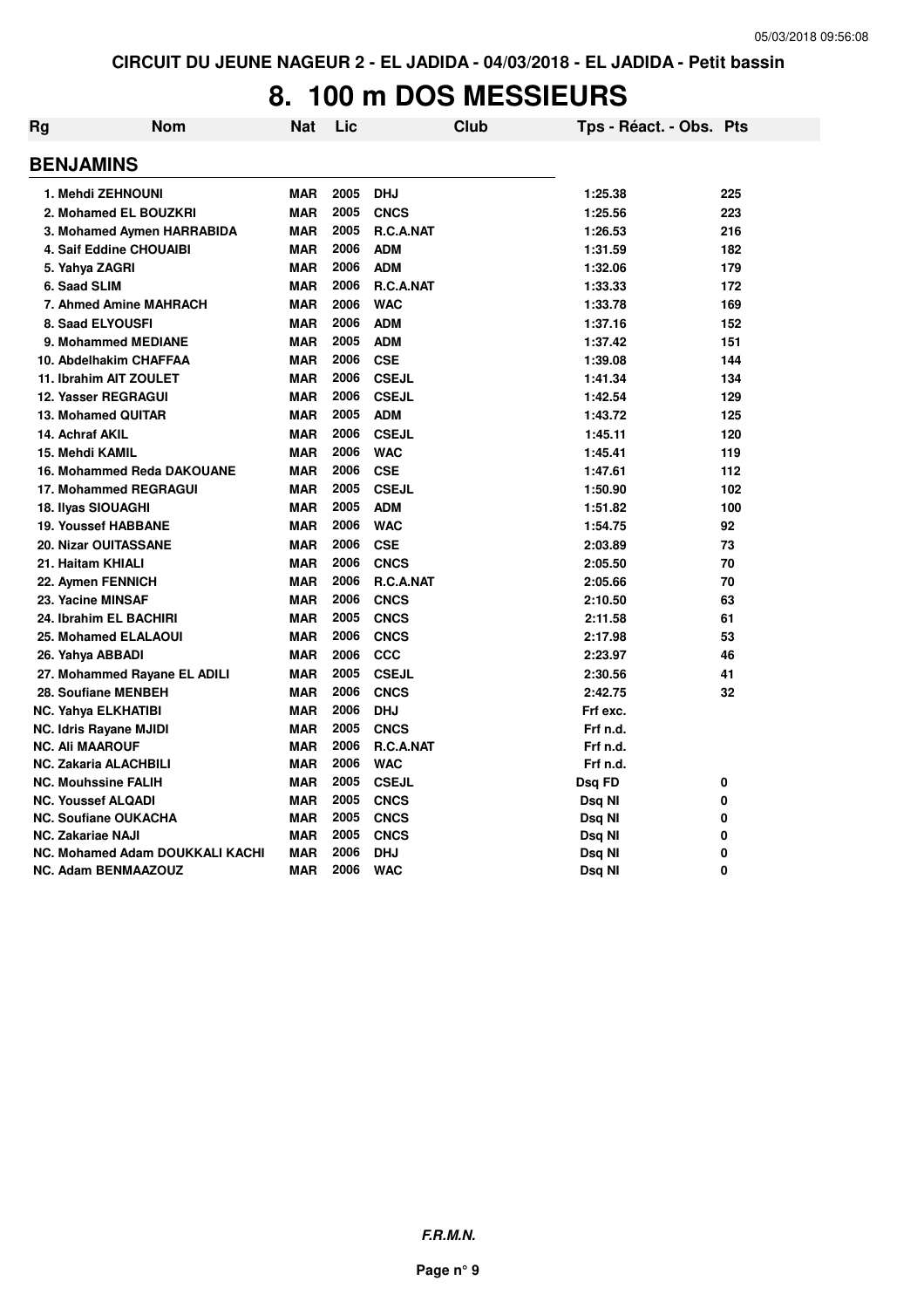#### **9. 50 m DOS MESSIEURS**

| Rg                                | <b>Nom</b> | <b>Nat</b> | Lic  |                  | Club | Tps - Réact. - Obs. Pts |     |
|-----------------------------------|------------|------------|------|------------------|------|-------------------------|-----|
| <b>POUSSINS</b>                   |            |            |      |                  |      |                         |     |
| 1. Mohamed MALKI                  |            | <b>MAR</b> | 2007 | <b>WAC</b>       |      | 39.88                   | 219 |
| 2. Ahmed NIDAOUI                  |            | <b>MAR</b> | 2007 | <b>WAC</b>       |      | 42.72                   | 178 |
| 3. Ahmed Arrayane EDDARI          |            | <b>MAR</b> | 2008 | <b>R.C.A.NAT</b> |      | 43.25                   | 171 |
| 4. Fadi ZOUGGARI                  |            | <b>MAR</b> | 2007 | <b>DHJ</b>       |      | 43.44                   | 169 |
| 5. Abderrazak ZOUHAIR             |            | <b>MAR</b> | 2007 | R.C.A.NAT        |      | 44.53                   | 157 |
| 6. Ismail EL BOUZKRI              |            | <b>MAR</b> | 2007 | <b>CNCS</b>      |      | 44.95                   | 153 |
| 7. Mohammed Rayane LYAMANI        |            | <b>MAR</b> | 2008 | <b>CSE</b>       |      | 45.32                   | 149 |
| 8. Ahmed Rayane NAMLY             |            | <b>MAR</b> | 2007 | <b>WAC</b>       |      | 45.45                   | 148 |
| 9. Yahya EL AZZAOUI               |            | <b>MAR</b> | 2008 | <b>WAC</b>       |      | 45.78                   | 144 |
| 10. Ilyas KARAM                   |            | <b>MAR</b> | 2007 | <b>CSEJL</b>     |      | 45.95                   | 143 |
| 11. Mohamed Ayoub HAJOUANE        |            | <b>MAR</b> | 2008 | R.C.A.NAT        |      | 46.31                   | 139 |
| <b>12. Elmehdi HOURICH</b>        |            | <b>MAR</b> | 2007 | <b>DHJ</b>       |      | 47.80                   | 127 |
| <b>13. Ziad BOURAOUD</b>          |            | <b>MAR</b> | 2007 | <b>R.C.A.NAT</b> |      | 48.59                   | 121 |
| <b>14. Yassir BAZZINE</b>         |            | <b>MAR</b> | 2007 | <b>CNCS</b>      |      | 48.72                   | 120 |
| 14. Abdelmajid NAJAH              |            | MAR        | 2007 | <b>CNCS</b>      |      | 48.72                   | 120 |
| <b>16. Ghali Brahim SENTISSI</b>  |            | MAR        | 2007 | <b>WAC</b>       |      | 48.87                   | 119 |
| 17. Othman ZIANE                  |            | MAR        | 2007 | <b>CNCS</b>      |      | 49.22                   | 116 |
| <b>18. Mohamed Amine ENNHAILI</b> |            | MAR        | 2007 | <b>WAC</b>       |      | 49.47                   | 114 |
| 19. Abderrahmane LABHAIRI         |            | <b>MAR</b> | 2008 | <b>CNCS</b>      |      | 50.32                   | 109 |
| 20. Ilyass ESSAYEH                |            | MAR        | 2008 | <b>CNCS</b>      |      | 50.36                   | 108 |
| 21. Rayane AKIL                   |            | MAR        | 2008 | <b>CSEJL</b>     |      | 50.66                   | 106 |
| <b>22. Omar BELAOUNI</b>          |            | MAR        | 2007 | <b>WAC</b>       |      | 50.88                   | 105 |
| 23. Fahd NARBAD                   |            | <b>MAR</b> | 2007 | <b>CSE</b>       |      | 51.31                   | 102 |
| 24. Abdelhamid EL MOUEFFEQ        |            | MAR        | 2008 | <b>DHJ</b>       |      | 51.39                   | 102 |
| 25. Zakaria ELKHATIBI             |            | <b>MAR</b> | 2007 | <b>DHJ</b>       |      | 52.09                   | 98  |
| 26. Adam EL AIROUKI               |            | <b>MAR</b> | 2007 | <b>DHJ</b>       |      | 52.57                   | 95  |
| 27. Mohammed Sami ATTAR           |            | <b>MAR</b> | 2007 | <b>WAC</b>       |      | 54.22                   | 87  |
| 28. Ismail LAGSSAIBI              |            | <b>MAR</b> | 2007 | R.C.A.NAT        |      | 54.32                   | 86  |
| 29. Ilyas BOUAYADI                |            | <b>MAR</b> | 2007 | <b>TSC</b>       |      | 55.88                   | 79  |
| 30. Adam FALIH                    |            | <b>MAR</b> | 2007 | <b>CSEJL</b>     |      | 56.13                   | 78  |
| 31. Salah Eddine LABHALLA         |            | <b>MAR</b> | 2008 | <b>DHJ</b>       |      | 56.91                   | 75  |
| 32. Moslim SAGHIR                 |            | <b>MAR</b> | 2007 | <b>CNCS</b>      |      | 57.67                   | 72  |
| 33. Mohammed Iyad DAMI            |            | <b>MAR</b> | 2008 | <b>CSEJL</b>     |      | 57.69                   | 72  |
| 34. Rayane EL MSIEH               |            | MAR        | 2008 | <b>DHJ</b>       |      | 58.81                   | 68  |
| 35. Yasser EL ADAOUI              |            | <b>MAR</b> | 2008 | <b>ADM</b>       |      | 58.97                   | 67  |
| 36. Adam LOUCHI                   |            | <b>MAR</b> | 2008 | <b>DHJ</b>       |      | 59.41                   | 66  |
| 37. Abdelghafour ZOJAJI           |            | <b>MAR</b> | 2007 | <b>CSEJL</b>     |      | 1:00.34                 | 63  |
| 38. Mohammed Taha TOURBI          |            | <b>MAR</b> | 2008 | <b>CSEJL</b>     |      | 1:00.56                 | 62  |
| 39. Mohamed Ali MAAZOUZ           |            | <b>MAR</b> | 2007 | <b>WAC</b>       |      | 1:00.73                 | 62  |
| <b>40. Sohaib ARSALANE</b>        |            | <b>MAR</b> | 2007 | <b>CSEJL</b>     |      | 1:00.84                 | 61  |
| 41. Taha DAHDOUD                  |            | <b>MAR</b> | 2007 | <b>DHJ</b>       |      | 1:01.13                 | 60  |
| 42. Abdelmouiz FADEL              |            | <b>MAR</b> | 2007 | <b>CNCS</b>      |      | 1:01.31                 | 60  |
| 43. Mohamed Taha KHALDI           |            | <b>MAR</b> | 2007 | R.C.A.NAT        |      | 1:01.92                 | 58  |
| 44. Taha NOURI                    |            | <b>MAR</b> | 2008 | <b>WAC</b>       |      | 1:03.56                 | 54  |
| <b>45. Mohammed ENNOUINI</b>      |            | <b>MAR</b> | 2007 | R.C.A.NAT        |      | 1:04.50                 | 51  |
| <b>46. Zaid TIMOUYASSE</b>        |            | <b>MAR</b> | 2008 | <b>CNCS</b>      |      | 1:04.82                 | 51  |
| 47. Salmane EL ADILI              |            | <b>MAR</b> | 2007 | <b>CSEJL</b>     |      | 1:05.11                 | 50  |
| 48. Noureddine DOUKKALI KACHI     |            | <b>MAR</b> | 2008 | <b>DHJ</b>       |      | 1:06.63                 | 46  |
| 49. Zakaria IFASSIOUEN            |            | <b>MAR</b> | 2008 | R.C.A.NAT        |      | 1:08.44                 | 43  |
| 50. Yasser WADI                   |            | <b>MAR</b> | 2008 | <b>CSE</b>       |      | 1:09.59                 | 41  |
| 51. Omar KERBOUCH                 |            | <b>MAR</b> | 2007 | R.C.A.NAT        |      | 1:10.03                 | 40  |
| 52. Mehdi HARMACH                 |            | <b>MAR</b> | 2008 | <b>DHJ</b>       |      | 1:13.63                 | 34  |
| 53. Othmane EDDIBA                |            | <b>MAR</b> | 2007 | <b>CNCS</b>      |      | 1:14.38                 | 33  |
| 54. Jad EL KHAYAT                 |            | <b>MAR</b> | 2007 | <b>CNCS</b>      |      | 1:20.78                 | 26  |
| 55. Mohamed OUAHLA                |            | <b>MAR</b> | 2007 | <b>CNCS</b>      |      | 1:23.97                 | 23  |
| 56. Rayane ADLANE                 |            | <b>MAR</b> | 2007 | <b>CNCS</b>      |      | 1:49.47                 | 10  |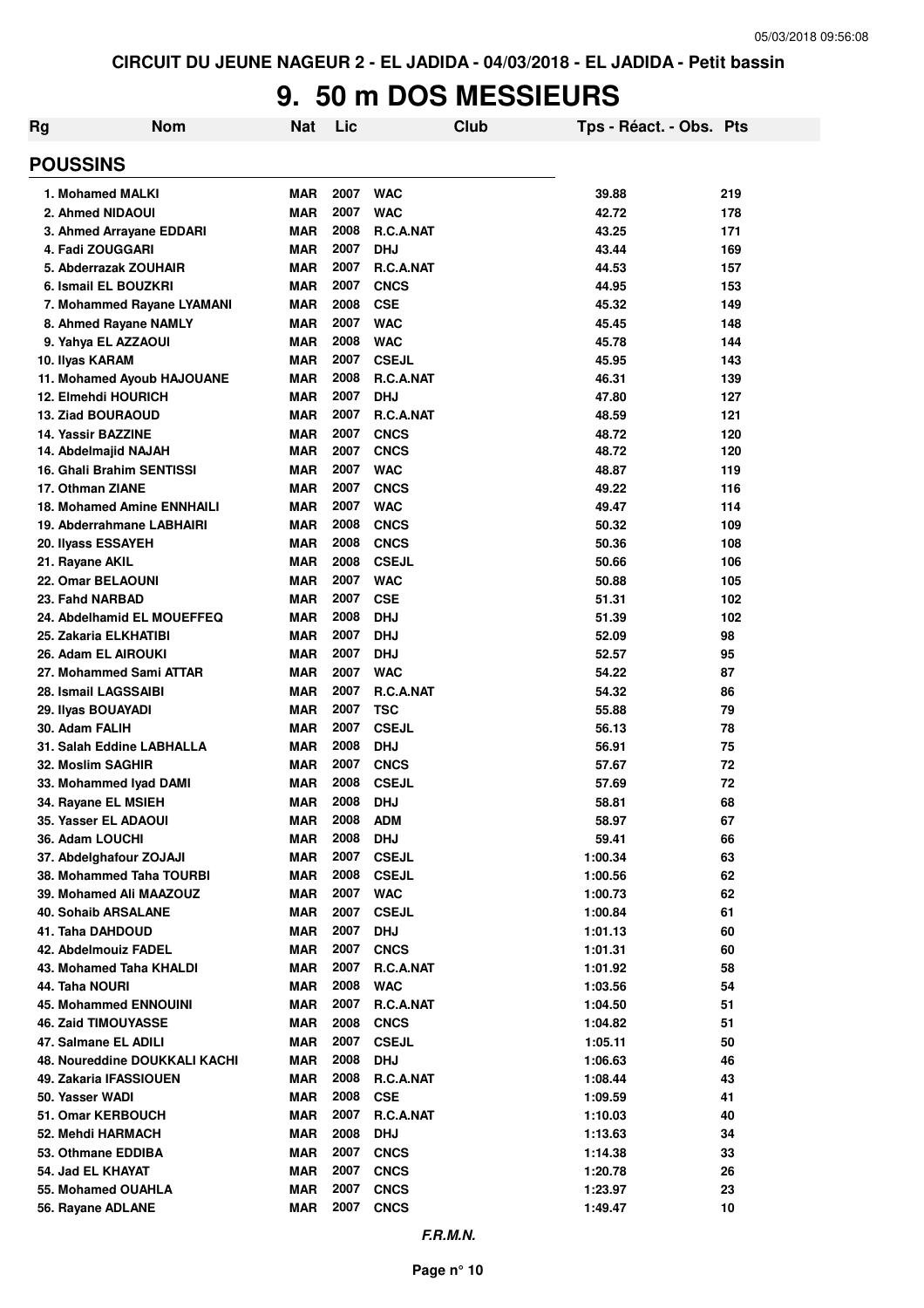#### **9. 50 m DOS MESSIEURS**

| Rg                               | <b>Nom</b> | <b>Nat</b> | Lic  | Club             | Tps - Réact. - Obs. Pts |   |
|----------------------------------|------------|------------|------|------------------|-------------------------|---|
| <b>POUSSINS</b>                  |            |            |      |                  |                         |   |
| <b>NC. Mohamed Rayane GUEJAJ</b> |            | <b>MAR</b> | 2007 | <b>CNCS</b>      | Frf n.d.                |   |
| <b>NC. Noureddine ELBADRE</b>    |            | <b>MAR</b> | 2007 | <b>CSE</b>       | Frf n.d.                |   |
| <b>NC. Imad ZOUAKI</b>           |            | <b>MAR</b> | 2007 | <b>DHJ</b>       | Frf n.d.                |   |
| <b>NC. Samy ZERREI</b>           |            | <b>MAR</b> | 2007 | <b>R.C.A.NAT</b> | Frf n.d.                |   |
| <b>NC. El Habib BENADDI</b>      |            | <b>MAR</b> | 2008 | <b>WAC</b>       | Frf n.d.                |   |
| <b>NC. Rayane NACIR</b>          |            | <b>MAR</b> | 2008 | <b>WAC</b>       | Frf n.d.                |   |
| <b>NC. Ilyass FARADI</b>         |            | <b>MAR</b> | 2008 | <b>CNCS</b>      | Dsq NI                  | 0 |
| <b>NC. Hamza KOHAILA</b>         |            | <b>MAR</b> | 2007 | <b>ADM</b>       | Dsq NI                  | 0 |
| <b>NC. Adam DAALOUS</b>          |            | <b>MAR</b> | 2008 | <b>CNCS</b>      | Dsq NI                  | 0 |
| <b>NC. Rayane LARABI</b>         |            | <b>MAR</b> | 2007 | <b>CNCS</b>      | Dsq NI                  | 0 |
| <b>NC. Ali EDDIBA</b>            |            | <b>MAR</b> | 2007 | <b>CNCS</b>      | Dsq NI                  | 0 |
| <b>NC. Chouaib BARTAL</b>        |            | <b>MAR</b> | 2008 | <b>DHJ</b>       | Dsq NI                  | 0 |
| <b>NC. Mohammed ELKAOUTI</b>     |            | <b>MAR</b> | 2008 | <b>DHJ</b>       | Dsq NI                  | 0 |
| <b>NC. Yassir HARMACH</b>        |            | <b>MAR</b> | 2008 | <b>DHJ</b>       | Dsq NI                  | 0 |
| <b>NC. Elias BENMAAZOUZ</b>      |            | <b>MAR</b> | 2008 | <b>WAC</b>       | Dsg NI                  | 0 |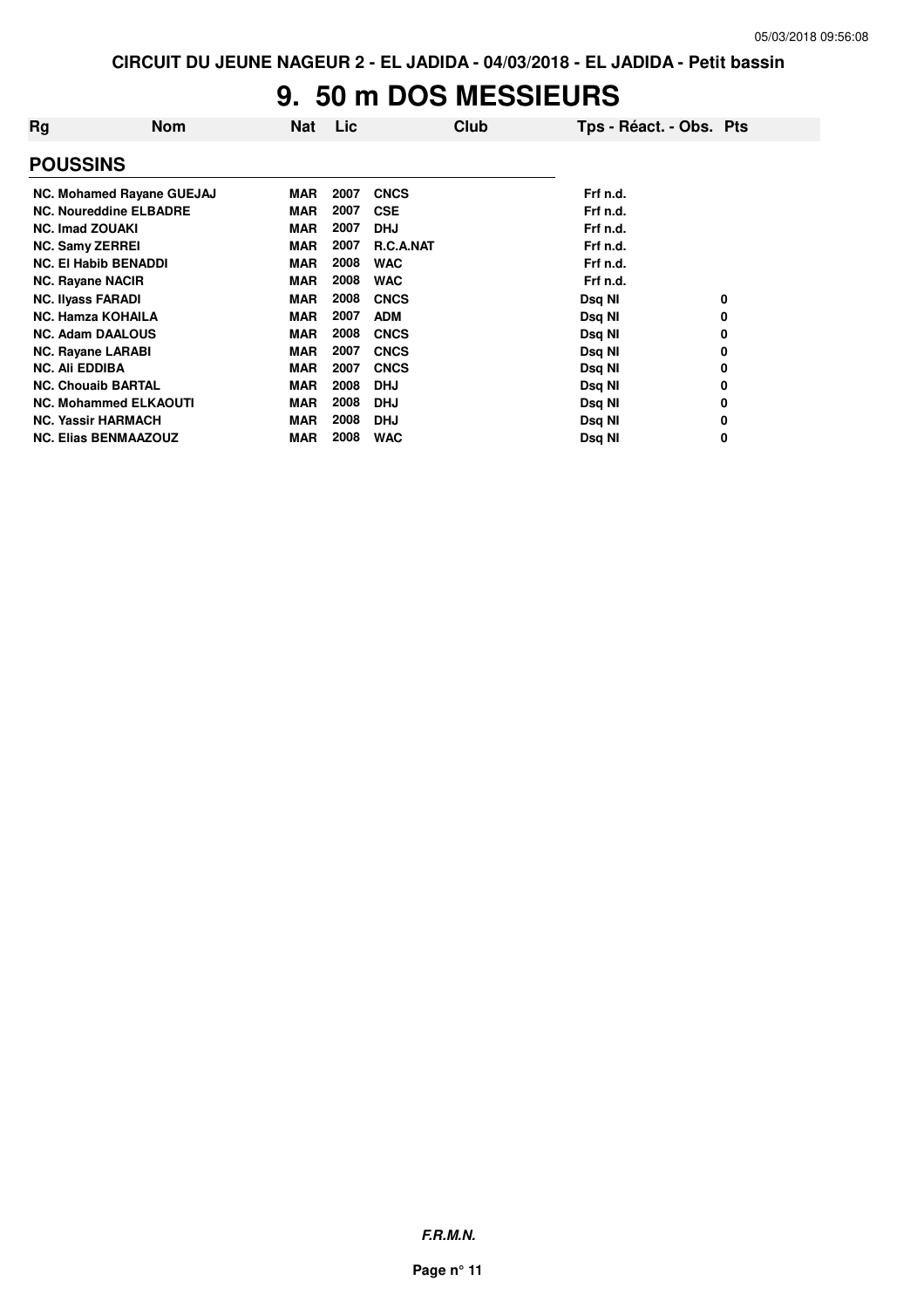## **10. 400 m NAGE LIBRE MESSIEURS**

| Rg | <b>Nom</b>                         | <b>Nat</b> | Lic  | <b>Club</b>  | Tps - Réact. - Obs. Pts |     |
|----|------------------------------------|------------|------|--------------|-------------------------|-----|
|    | <b>BENJAMINS</b>                   |            |      |              |                         |     |
|    | 1. Ali BOUSLIM                     | <b>MAR</b> | 2006 | <b>TSC</b>   | 5:46.38                 | 256 |
|    | 2. Yasser MAHLI                    | <b>MAR</b> | 2006 | R.C.A.NAT    | 5:46.44                 | 256 |
|    | 3. Ahmed Amine MAHRACH             | <b>MAR</b> | 2006 | <b>WAC</b>   | 6:08.31                 | 213 |
|    | <b>4. Saad ELYOUSFI</b>            | <b>MAR</b> | 2006 | <b>ADM</b>   | 6:12.63                 | 205 |
|    | 5. Saif Eddine CHOUAIBI            | <b>MAR</b> | 2006 | <b>ADM</b>   | 6:14.72                 | 202 |
|    | 6. Abdarahman SERHIR               | <b>MAR</b> | 2006 | <b>CNCS</b>  | 6:16.50                 | 199 |
|    | 7. Mohammed MEDIANE                | <b>MAR</b> | 2005 | <b>ADM</b>   | 6:21.13                 | 192 |
|    | 8. Mehdi KAMIL                     | <b>MAR</b> | 2006 | <b>WAC</b>   | 6:38.84                 | 167 |
|    | 9. Ibrahim AIT ZOULET              | <b>MAR</b> | 2006 | <b>CSEJL</b> | 6:41.30                 | 164 |
|    | 10. Abdelhakim CHAFFAA             | <b>MAR</b> | 2006 | <b>CSE</b>   | 6:43.02                 | 162 |
|    | 11. Adam BENMAAZOUZ                | <b>MAR</b> | 2006 | <b>WAC</b>   | 6:48.29                 | 156 |
|    | 12. Ilyas SIOUAGHI                 | <b>MAR</b> | 2005 | <b>ADM</b>   | 6:50.83                 | 153 |
|    | 13. Achraf AKIL                    | <b>MAR</b> | 2006 | <b>CSEJL</b> | 7:02.03                 | 141 |
|    | <b>14. Ahmed Amine BELABBES</b>    | <b>MAR</b> | 2006 | <b>DHJ</b>   | 7:02.64                 | 141 |
|    | <b>15. Ismail AIT MOUMAD</b>       | <b>MAR</b> | 2005 | <b>ADM</b>   | 7:13.31                 | 131 |
|    | <b>16. Mohammed REGRAGUI</b>       | <b>MAR</b> | 2005 | <b>CSEJL</b> | 7:17.59                 | 127 |
|    | 17. Mohammed Reda DAKOUANE         | <b>MAR</b> | 2006 | <b>CSE</b>   | 7:21.75                 | 123 |
|    | 18. Abdeljalil QUISTAS             | <b>MAR</b> | 2006 | <b>WAC</b>   | 7:22.00                 | 123 |
|    | 19. Youssef ALQADI                 | <b>MAR</b> | 2005 | <b>CNCS</b>  | 7:34.09                 | 113 |
|    | 20. Mouhssine FALIH                | <b>MAR</b> | 2005 | <b>CSEJL</b> | 7:35.06                 | 113 |
|    | 21. Yahya ABBADI                   | <b>MAR</b> | 2006 | <b>CCC</b>   | 7:39.19                 | 110 |
|    | 22. Youssef HABBANE                | <b>MAR</b> | 2006 | <b>WAC</b>   | 7:50.03                 | 102 |
|    | 23. Nizar OUITASSANE               | <b>MAR</b> | 2006 | <b>CSE</b>   | 8:10.41                 | 90  |
|    | 24. Soufiane MENBEH                | <b>MAR</b> | 2006 | <b>CNCS</b>  | 9:22.44                 | 59  |
|    | 25. Soufiane OUKACHA               | <b>MAR</b> | 2005 | <b>CNCS</b>  | 9:48.25                 | 52  |
|    | <b>NC. Achraf BOUJNANE</b>         | <b>MAR</b> | 2006 | <b>CSE</b>   | Frf n.d.                |     |
|    | <b>NC. Mohamed Ghali KHADRAOUI</b> | <b>MAR</b> | 2006 | <b>CSE</b>   | Frf n.d.                |     |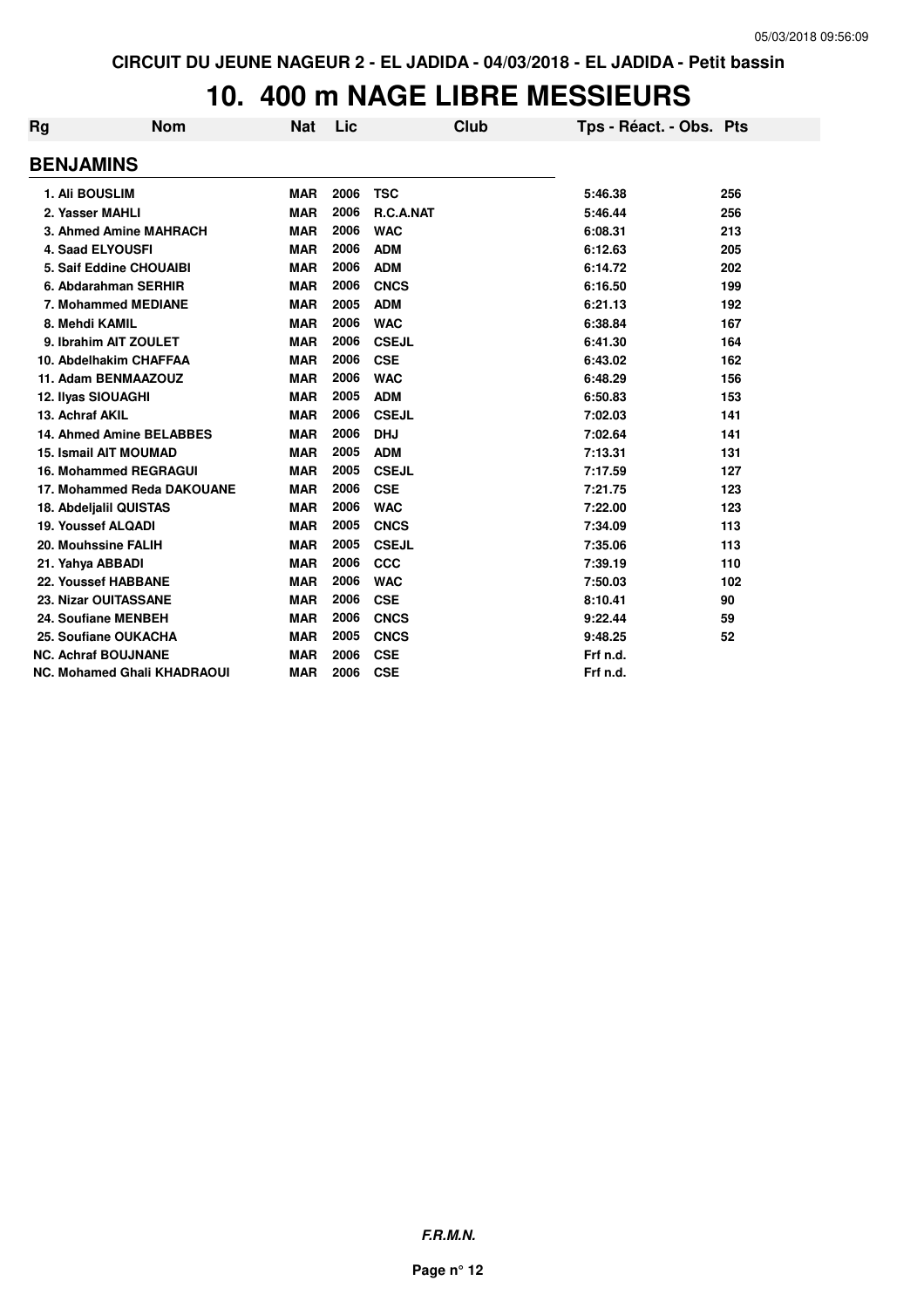## **11. 200 m NAGE LIBRE DAMES**

| Rg | <b>Nom</b>                     | <b>Nat</b> | Lic  | <b>Club</b>      | Tps - Réact. - Obs. Pts |     |
|----|--------------------------------|------------|------|------------------|-------------------------|-----|
|    | <b>POUSSINS</b>                |            |      |                  |                         |     |
|    | 1. Salma EL YOUSFI             | <b>MAR</b> | 2007 | <b>R.C.A.NAT</b> | 2:50.91                 | 288 |
|    | 2. Meriem NACHAT               | <b>MAR</b> | 2008 | <b>WAC</b>       | 3:00.41                 | 245 |
|    | 3. Kawtar MIRHLAMI             | <b>MAR</b> | 2007 | <b>DHJ</b>       | 3:08.06                 | 216 |
|    | 4. Salma ZAID                  | <b>MAR</b> | 2007 | <b>CSE</b>       | 3:15.13                 | 194 |
|    | 5. Oumnia RIDA                 | <b>MAR</b> | 2008 | <b>CNCS</b>      | 3:18.10                 | 185 |
|    | 6. Imane EDDADSY               | <b>MAR</b> | 2007 | <b>R.C.A.NAT</b> | 3:18.14                 | 185 |
|    | 7. Alaa AMIRI                  | <b>MAR</b> | 2008 | <b>CNCS</b>      | 3:18.27                 | 185 |
|    | 8. Razane MAHRACH              | <b>MAR</b> | 2007 | <b>WAC</b>       | 3:20.68                 | 178 |
|    | 9. Malak BAROUDI               | <b>MAR</b> | 2007 | R.C.A.NAT        | 3:28.00                 | 160 |
|    | 10. Ryhab CHIKER               | <b>MAR</b> | 2007 | <b>ADM</b>       | 3:40.05                 | 135 |
|    | 11. Hiba HILALI                | <b>MAR</b> | 2007 | <b>ADM</b>       | 3:42.03                 | 131 |
|    | 12. Nada SABBAGH               | <b>MAR</b> | 2008 | <b>ADM</b>       | 3:45.35                 | 126 |
|    | <b>13. Abir RADELLAH</b>       | <b>MAR</b> | 2007 | <b>CNCS</b>      | 3:46.61                 | 123 |
|    | 14. Alae NOUINI                | <b>MAR</b> | 2008 | <b>CSEJL</b>     | 3:47.69                 | 122 |
|    | 15. Kenza GHAZI                | <b>MAR</b> | 2007 | <b>ADM</b>       | 3:55.69                 | 110 |
|    | 16. Khadija BADAINE            | <b>MAR</b> | 2007 | <b>ADM</b>       | 4:00.81                 | 103 |
|    | <b>17. Dounia EL MOUNTABIH</b> | <b>MAR</b> | 2008 | <b>WAC</b>       | 4:02.00                 | 101 |
|    | 18. Marwa DBALI                | <b>MAR</b> | 2007 | <b>ADM</b>       | 4:18.63                 | 83  |
|    | 19. Riham OUSSI                | <b>MAR</b> | 2008 | <b>WAC</b>       | 4:23.72                 | 78  |
|    | 20. Khadija MENBEH             | <b>MAR</b> | 2007 | <b>CNCS</b>      | 4:38.69                 | 66  |
|    | 21. Salma GRIMAL               | <b>MAR</b> | 2008 | <b>WAC</b>       | 4:45.92                 | 61  |
|    | <b>NC. Rim MIR</b>             | <b>MAR</b> | 2007 | <b>ADM</b>       | Frf n.d.                |     |
|    | <b>NC. Islam NADIF</b>         | <b>MAR</b> | 2008 | <b>ADM</b>       | Frf n.d.                |     |
|    | <b>NC. Inas MJIDI</b>          | <b>MAR</b> | 2007 | <b>CNCS</b>      | Frf n.d.                |     |
|    | <b>NC. Meryem EL MANSAR</b>    | <b>MAR</b> | 2008 | R.C.A.NAT        | Frf n.d.                |     |
|    | <b>NC. Lina BERRISSOUL</b>     | <b>MAR</b> | 2007 | <b>WAC</b>       | Frf n.d.                |     |
|    | <b>NC. Chaimaa ALQADI</b>      | <b>MAR</b> | 2007 | <b>CNCS</b>      | <b>\bandon</b>          | 0   |
|    | <b>NC. Ghita BENHAMOU</b>      | <b>MAR</b> | 2008 | <b>CSE</b>       | Dsq FD                  | 0   |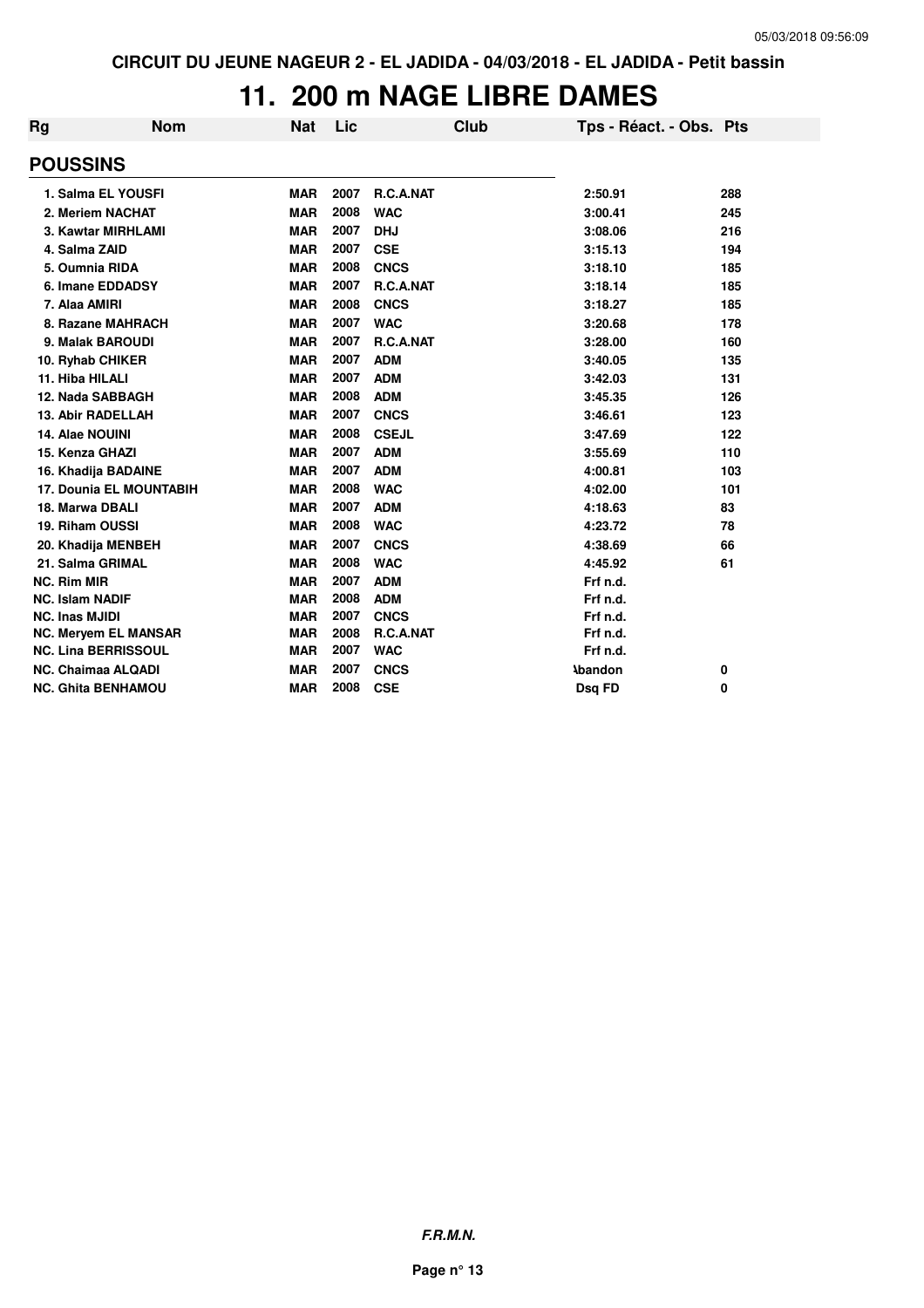## **12. 100 m BRASSE MESSIEURS**

| Rg | <b>Nom</b>                       | <b>Nat</b> | Lic  |              | <b>Club</b> | Tps - Réact. - Obs. Pts |          |
|----|----------------------------------|------------|------|--------------|-------------|-------------------------|----------|
|    | <b>BENJAMINS</b>                 |            |      |              |             |                         |          |
|    | 1. Mohamed Aymen HARRABIDA       | <b>MAR</b> | 2005 | R.C.A.NAT    |             | 1:31.85                 | 257      |
|    | 2. Mohamed EL BOUZKRI            | <b>MAR</b> | 2005 | <b>CNCS</b>  |             | 1:36.65                 | 221      |
|    | 3. Othmane CHADIDE               | <b>MAR</b> | 2005 | <b>CSE</b>   |             | 1:45.25                 | 171      |
|    | 4. Yahya ZAGRI                   | <b>MAR</b> | 2006 | <b>ADM</b>   |             | 1:46.10                 | 167      |
|    | 5. Mohamed Taha BOUCHANE         | <b>MAR</b> | 2006 | <b>ADM</b>   |             | 1:47.03                 | 162      |
|    | 6. Achraf AKIL                   | <b>MAR</b> | 2006 | <b>CSEJL</b> |             | 1:49.52                 | 152      |
|    | 7. Taha MAFTAH EL KASSIMY        | <b>MAR</b> | 2005 | <b>ADM</b>   |             | 1:50.55                 | 147      |
|    | 8. Yasser MAHLI                  | <b>MAR</b> | 2006 | R.C.A.NAT    |             | 1:51.88                 | 142      |
|    | 9. Mohamed EL BAKILI             | <b>MAR</b> | 2005 | <b>TSC</b>   |             | 1:53.77                 | 135      |
|    | <b>10. Ismail AIT MOUMAD</b>     | <b>MAR</b> | 2005 | <b>ADM</b>   |             | 1:56.94                 | 124      |
|    | 11. Mouhssine FALIH              | <b>MAR</b> | 2005 | <b>CSEJL</b> |             | 1:57.22                 | 124      |
|    | 12. Rayane BAHI                  | <b>MAR</b> | 2006 | <b>TSC</b>   |             | 1:57.63                 | 122      |
|    | <b>13. Mohammed REGRAGUI</b>     | <b>MAR</b> | 2005 | <b>CSEJL</b> |             | 1:57.88                 | 121      |
|    | 14. Aymen FENNICH                | <b>MAR</b> | 2006 | R.C.A.NAT    |             | 1:59.36                 | 117      |
|    | 15. Hamza MAHJOUBI               | <b>MAR</b> | 2005 | <b>CNCS</b>  |             | 1:59.66                 | 116      |
|    | 16. Yasser REGRAGUI              | <b>MAR</b> | 2006 | <b>CSEJL</b> |             | 2:00.41                 | 114      |
|    | 17. Mohamed Hamza HAJOUANE       | <b>MAR</b> | 2006 | R.C.A.NAT    |             | 2:04.02                 | 104      |
|    | <b>18. Soufiane MENBEH</b>       | <b>MAR</b> | 2006 | <b>CNCS</b>  |             | 2:10.88                 | 89       |
|    | 19. Ismail EL ALAMI              | <b>MAR</b> | 2005 | <b>ADM</b>   |             | 2:13.26                 | 84       |
|    | 20. Yacine MINSAF                | <b>MAR</b> | 2006 | <b>CNCS</b>  |             | 2:16.59                 | 78       |
|    | 21. Zakariae NAJI                | <b>MAR</b> | 2005 | <b>CNCS</b>  |             | 2:21.63                 | 70       |
|    | 22. Yahya AFIF                   | <b>MAR</b> | 2006 | <b>TSC</b>   |             | 2:35.63                 | 53       |
|    | <b>NC. Ali MAAROUF</b>           | <b>MAR</b> | 2006 | R.C.A.NAT    |             | Frf n.d.                |          |
|    | <b>NC. Ilyass AOUBID</b>         | <b>MAR</b> | 2005 | <b>TSC</b>   |             | Frf n.d.                |          |
|    | <b>NC. Firass BELHOUJI</b>       | <b>MAR</b> | 2005 | <b>TSC</b>   |             | Frf n.d.                |          |
|    | <b>NC. Sami ELHYANE</b>          | <b>MAR</b> | 2005 | <b>TSC</b>   |             | Frf n.d.                |          |
|    | <b>NC. Mohamed Amine MOKRINI</b> | <b>MAR</b> | 2006 | <b>TSC</b>   |             | Frf n.d.                |          |
|    | <b>NC. Mohamed OUBENAMI</b>      | <b>MAR</b> | 2006 | <b>TSC</b>   |             | Frf n.d.                |          |
|    | <b>NC. Othmane TAHIRI</b>        | <b>MAR</b> | 2005 | <b>TSC</b>   |             | Frf n.d.                |          |
|    | <b>NC. Ziad HOUARI</b>           | <b>MAR</b> | 2005 | <b>TSC</b>   |             | Frf n.d.                |          |
|    | <b>NC. Ibrahim EL BACHIRI</b>    | <b>MAR</b> | 2005 | <b>CNCS</b>  |             | <b>\bandon</b>          | 0        |
|    | <b>NC. Omar EZZOUBI</b>          | <b>MAR</b> | 2006 | <b>CNCS</b>  |             | Dsg FD                  | 0        |
|    | <b>NC. Mohamed Anas ARHZANE</b>  | <b>MAR</b> | 2005 | <b>DHJ</b>   |             | Dsq FD                  | 0        |
|    | <b>NC. Mohamed ELALAOUI</b>      | <b>MAR</b> | 2006 | <b>CNCS</b>  |             | Dsq VI                  | 0        |
|    | <b>NC. Mohamed ZOUBAIDI</b>      | <b>MAR</b> | 2006 | <b>ADM</b>   |             | Dsq VI                  | 0        |
|    | <b>NC. Loay SOUALHI</b>          | <b>MAR</b> | 2005 | <b>ADM</b>   |             | Dsq NI                  | 0        |
|    | <b>NC. Ilyas LAFRIDI</b>         | <b>MAR</b> | 2006 | <b>TSC</b>   |             | Disqual.                | $\Omega$ |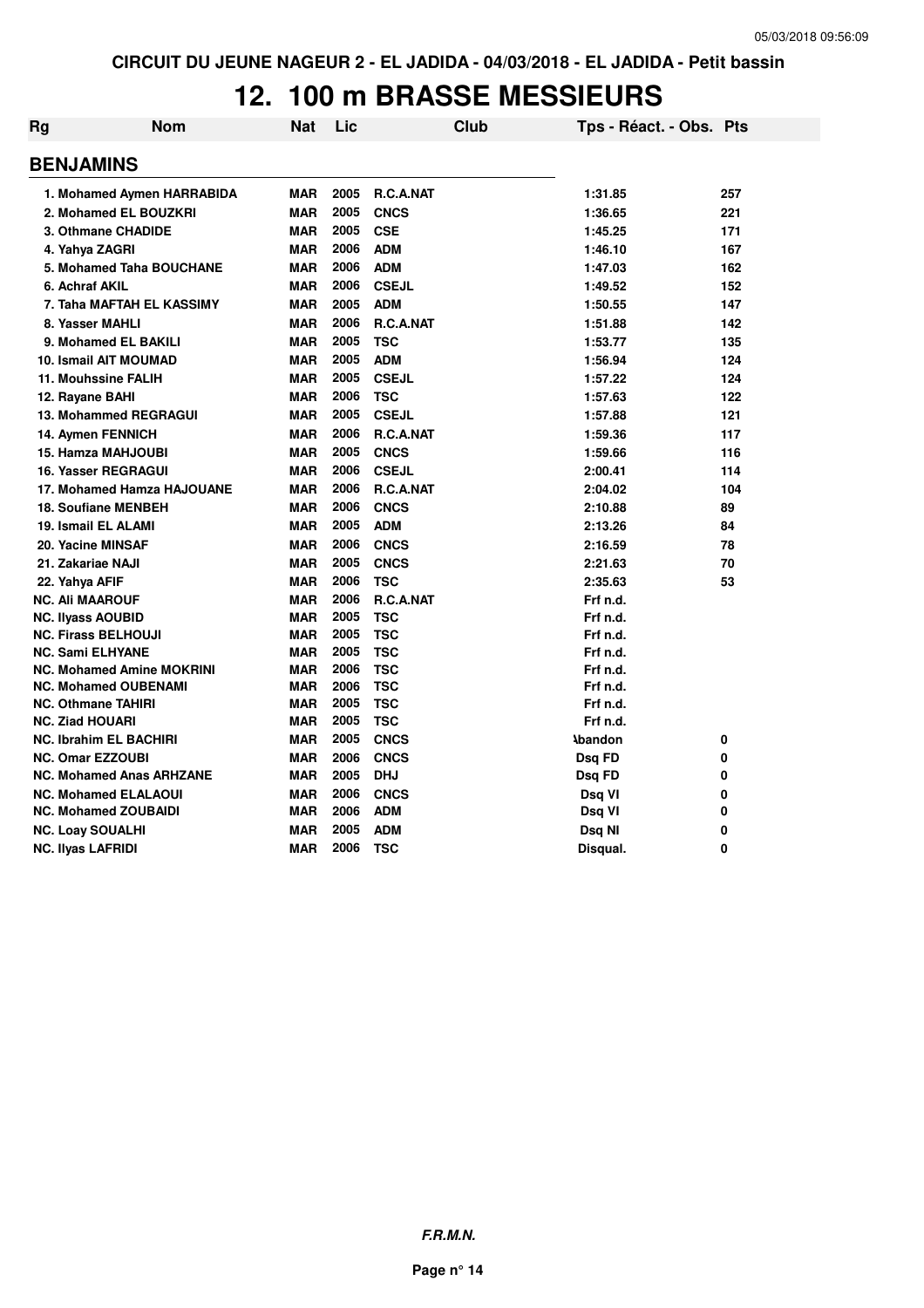#### **13. 50 m BRASSE DAMES**

| Rg                                      | <b>Nom</b> | <b>Nat</b>               | Lic          |                            | Club | Tps - Réact. - Obs. Pts |        |  |
|-----------------------------------------|------------|--------------------------|--------------|----------------------------|------|-------------------------|--------|--|
| <b>POUSSINS</b>                         |            |                          |              |                            |      |                         |        |  |
| 1. Marwa TOUHAMI                        |            | <b>MAR</b>               | 2007         | R.C.A.NAT                  |      | 45.83                   | 276    |  |
| 2. Salma AZIZI                          |            | <b>MAR</b>               | 2007         | <b>TSC</b>                 |      | 49.25                   | 222    |  |
| 3. Basma JALAL                          |            | <b>MAR</b>               | 2008         | <b>R.C.A.NAT</b>           |      | 49.66                   | 217    |  |
| 4. Oumnia RIDA                          |            | <b>MAR</b>               | 2008         | <b>CNCS</b>                |      | 50.13                   | 210    |  |
| 5. Zainab IDRISSI                       |            | <b>MAR</b>               | 2007         | <b>CNCS</b>                |      | 50.84                   | 202    |  |
| 6. Alaa AMIRI                           |            | <b>MAR</b>               | 2008         | <b>CNCS</b>                |      | 51.30                   | 196    |  |
| 7. Kamilia ATIF                         |            | <b>MAR</b>               | 2007         | <b>TSC</b>                 |      | 52.50                   | 183    |  |
| 8. Salma ZAID                           |            | <b>MAR</b>               | 2007         | <b>CSE</b>                 |      | 53.22                   | 176    |  |
| 9. Malak BARAKAT                        |            | <b>MAR</b>               | 2008         | <b>ADM</b>                 |      | 56.22                   | 149    |  |
| <b>10. Abir RADELLAH</b>                |            | <b>MAR</b>               | 2007         | <b>CNCS</b>                |      | 57.13                   | 142    |  |
| <b>11. Hiba ABERCHANE</b>               |            | <b>MAR</b>               | 2007         | <b>CSEJL</b>               |      | 57.53                   | 139    |  |
| 12. Aya EL HODAIGUI                     |            | <b>MAR</b>               | 2007         | <b>TSC</b>                 |      | 58.79                   | 130    |  |
| 13. Lina BOUSLIM                        |            | <b>MAR</b>               | 2007         | <b>TSC</b>                 |      | 59.26                   | 127    |  |
| 14. Kenza GHAZI                         |            | <b>MAR</b>               | 2007         | <b>ADM</b>                 |      | 1:00.31                 | 121    |  |
| <b>15. Hiba MAKBOULI</b>                |            | <b>MAR</b>               | 2007         | <b>DHJ</b>                 |      | 1:01.13                 | 116    |  |
| <b>16. Assia TAWSSI</b>                 |            | <b>MAR</b>               | 2007         | <b>TSC</b>                 |      | 1:02.06                 | 111    |  |
| 17. Sofia MAKY                          |            | <b>MAR</b>               | 2008         | <b>TSC</b>                 |      | 1:03.16                 | 105    |  |
| 18. Nada SABBAGH                        |            | <b>MAR</b>               | 2008         | <b>ADM</b>                 |      | 1:03.27                 | 104    |  |
| 19. Sara LAANAYA                        |            | <b>MAR</b>               | 2008         | <b>TSC</b>                 |      | 1:03.86                 | 102    |  |
| 20. Marwa ELBASSITY                     |            | <b>MAR</b>               | 2007         | <b>TSC</b>                 |      | 1:03.97                 | 101    |  |
| 21. Aya LAALA                           |            | <b>MAR</b>               | 2007         | <b>TSC</b>                 |      | 1:05.52                 | 94     |  |
| 22. Kiyenne DEALMEIDA                   |            | <b>MAR</b>               | 2007         | <b>WAC</b>                 |      | 1:07.47                 | 86     |  |
| 23. Soraya EL GHOURARI                  |            | <b>MAR</b>               | 2008         | <b>CNCS</b>                |      | 1:07.56                 | 86     |  |
| 24. Salma GRIMAL                        |            | <b>MAR</b>               | 2008         | <b>WAC</b>                 |      | 1:12.18                 | 70     |  |
| 25. Ghita MEDAGHRI ALAOUI               |            | <b>MAR</b>               | 2008         | <b>CNCS</b>                |      | 1:13.34                 | 67     |  |
| 26. Khadija MENBEH                      |            | <b>MAR</b>               | 2007         | <b>CNCS</b>                |      | 1:13.97                 | 65     |  |
| 27. Marwa DBALI                         |            | <b>MAR</b>               | 2007         | <b>ADM</b>                 |      | 1:14.79                 | 63     |  |
| 28. Kenza BOUSLAMTI                     |            | <b>MAR</b>               | 2008         | <b>TSC</b>                 |      | 1:18.25                 | 55     |  |
| 29. Yousra BERCHID                      |            | <b>MAR</b>               | 2008         | <b>DHJ</b>                 |      | 1:20.71                 | 50     |  |
| 30. Yasmine RAZIQ                       |            | <b>MAR</b>               | 2007         | <b>CNCS</b>                |      | 1:20.72                 | 50     |  |
| <b>NC. Chaimaa ALQADI</b>               |            | <b>MAR</b>               | 2007         | <b>CNCS</b>                |      | Frf n.d.                |        |  |
| <b>NC. Rim MIR</b>                      |            | <b>MAR</b>               | 2007         | <b>ADM</b>                 |      | Frf n.d.                |        |  |
| <b>NC. Inas MJIDI</b>                   |            | <b>MAR</b>               | 2007         | <b>CNCS</b>                |      | Frf n.d.                |        |  |
| <b>NC. Alaa SABRI</b>                   |            | <b>MAR</b>               | 2007         | <b>CNCS</b>                |      | Frf n.d.                |        |  |
| <b>NC. Kenza BENNANI</b>                |            | <b>MAR</b>               | 2007         | <b>TSC</b>                 |      | Frf n.d.                |        |  |
| <b>NC. Chahd EL GOUSSI</b>              |            | <b>MAR</b>               | 2008         | <b>TSC</b>                 |      | Frf n.d.                |        |  |
| <b>NC. Meriem KHOUMSSI</b>              |            | <b>MAR</b>               | 2007         | <b>TSC</b>                 |      | Frf n.d.                |        |  |
| <b>NC. Malak TAHIRI</b>                 |            | <b>MAR</b>               | 2008         | <b>TSC</b>                 |      | Frf n.d.                |        |  |
| <b>NC. Nada IBOURK</b>                  |            | MAR                      | 2008         | <b>TSC</b>                 |      | Frf n.d.                |        |  |
| <b>NC. Imane ENNASSIRI</b>              |            | <b>MAR</b>               | 2007         | <b>TSC</b>                 |      | Frf n.d.                |        |  |
| <b>NC. Loubna ZOUHIR</b>                |            | MAR                      | 2008         | <b>TSC</b>                 |      | Frf n.d.                |        |  |
| <b>NC. Rim KARIMI</b>                   |            | MAR                      | 2007         | <b>WAC</b>                 |      | Dsq FD                  | 0      |  |
| <b>NC. Asmaa MASSORI</b>                |            | <b>MAR</b>               | 2008         | <b>CNCS</b>                |      | Dsq NI                  | 0      |  |
| <b>NC. Ryhab CHIKER</b>                 |            | MAR                      | 2007         | <b>ADM</b>                 |      | Dsq NI                  | 0      |  |
| <b>NC. Khadija AMGHAR</b>               |            | MAR                      | 2008<br>2007 | <b>CNCS</b>                |      | Dsq NI                  | 0      |  |
| <b>NC. Nossaiba SAMADI</b>              |            | <b>MAR</b><br><b>MAR</b> | 2007         | <b>CNCS</b>                |      | Dsq NI                  | 0<br>0 |  |
| NC. Aicha ATIF<br><b>NC. Majda ATIF</b> |            | <b>MAR</b>               | 2008         | <b>CNCS</b><br><b>CNCS</b> |      | Dsq NI<br>Dsq NI        | 0      |  |
| <b>NC. Imane AIT LIMAME</b>             |            | <b>MAR</b>               | 2008         | <b>CNCS</b>                |      | Dsq NI                  | 0      |  |
| <b>NC. Ghita BENHAMOU</b>               |            | <b>MAR</b>               | 2008         | <b>CSE</b>                 |      | Dsq NI                  | 0      |  |
| <b>NC. Khadija AITZOULET</b>            |            | <b>MAR</b>               | 2008         | <b>CSEJL</b>               |      | Dsq NI                  | 0      |  |
| <b>NC. Maryam LASFAR</b>                |            | <b>MAR</b>               | 2007         | <b>CSEJL</b>               |      | Dsq NI                  | 0      |  |
| <b>NC. Zineb DEFAA</b>                  |            | <b>MAR</b>               | 2008         | R.C.A.NAT                  |      | Dsq NI                  | 0      |  |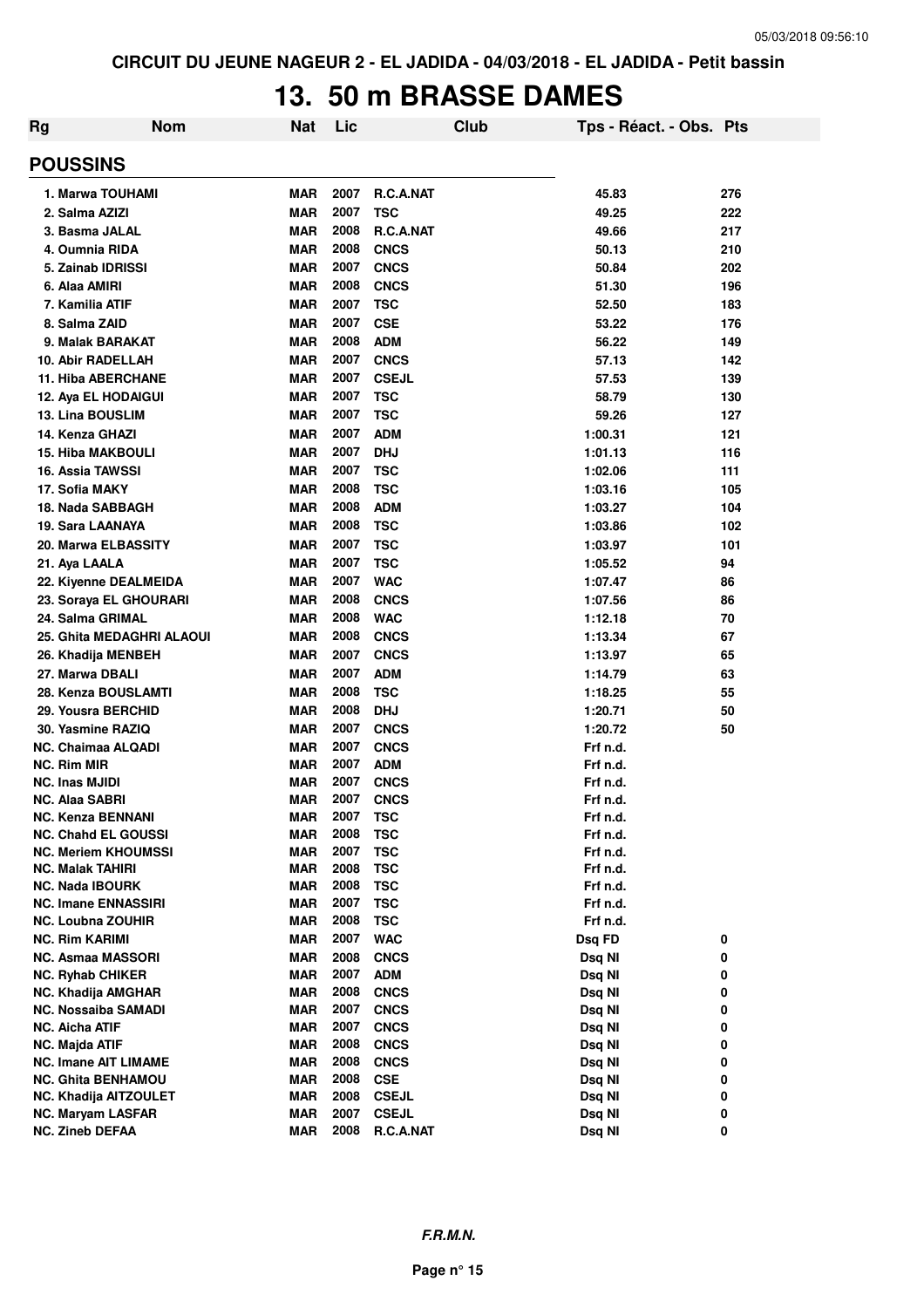## **14. 50 m PAPILLON MESSIEURS**

| Rg<br><b>Nom</b>                   | <b>Nat</b> | Lic  | Club             | Tps - Réact. - Obs. Pts |     |
|------------------------------------|------------|------|------------------|-------------------------|-----|
| <b>BENJAMINS</b>                   |            |      |                  |                         |     |
| <b>1. Amr BENATMANE</b>            | <b>MAR</b> | 2005 | <b>TSC</b>       | 39.14                   | 188 |
| 2. Ali BOUSLIM                     | <b>MAR</b> | 2006 | <b>TSC</b>       | 39.44                   | 184 |
| 3. Mohamed Taha BOUCHANE           | <b>MAR</b> | 2006 | <b>ADM</b>       | 42.44                   | 147 |
| 4. Saad SLIM                       | <b>MAR</b> | 2006 | R.C.A.NAT        | 42.63                   | 145 |
| 5. Abdarahman SERHIR               | <b>MAR</b> | 2006 | <b>CNCS</b>      | 43.72                   | 135 |
| 6. Mehdi ZEHNOUNI                  | <b>MAR</b> | 2005 | <b>DHJ</b>       | 43.75                   | 134 |
| 7. Othmane CHADIDE                 | <b>MAR</b> | 2005 | <b>CSE</b>       | 44.75                   | 125 |
| 8. Ibrahim AIT ZOULET              | <b>MAR</b> | 2006 | <b>CSEJL</b>     | 48.59                   | 98  |
| 9. Mohamed Hamza HAJOUANE          | <b>MAR</b> | 2006 | R.C.A.NAT        | 50.09                   | 89  |
| 10. Mohamed QUITAR                 | <b>MAR</b> | 2005 | <b>ADM</b>       | 50.44                   | 87  |
| 11. Hamza MAHJOUBI                 | <b>MAR</b> | 2005 | <b>CNCS</b>      | 51.53                   | 82  |
| 12. Taha MAFTAH EL KASSIMY         | <b>MAR</b> | 2005 | <b>ADM</b>       | 52.02                   | 80  |
| 13. Abdeljalil QUISTAS             | <b>MAR</b> | 2006 | <b>WAC</b>       | 53.97                   | 71  |
| 14. Omar EZZOUBI                   | <b>MAR</b> | 2006 | <b>CNCS</b>      | 56.08                   | 64  |
| 15. Ilyas SIOUAGHI                 | <b>MAR</b> | 2005 | <b>ADM</b>       | 56.34                   | 63  |
| 16. Walid ATYA                     | <b>MAR</b> | 2005 | <b>TSC</b>       | 56.47                   | 62  |
| NC. Yahya ELKHATIBI                | <b>MAR</b> | 2006 | <b>DHJ</b>       | Frf exc.                |     |
| NC. Idris Rayane MJIDI             | <b>MAR</b> | 2005 | <b>CNCS</b>      | Frf n.d.                |     |
| <b>NC. Achraf BOUJNANE</b>         | <b>MAR</b> | 2006 | <b>CSE</b>       | Frf n.d.                |     |
| <b>NC. Mohamed Ghali KHADRAOUI</b> | <b>MAR</b> | 2006 | <b>CSE</b>       | Frf n.d.                |     |
| NC. Mohamed Adam DOUKKALI KACHI    | <b>MAR</b> | 2006 | <b>DHJ</b>       | Frf n.d.                |     |
| <b>NC. Ali MAAROUF</b>             | <b>MAR</b> | 2006 | <b>R.C.A.NAT</b> | Frf n.d.                |     |
| <b>NC. Zakaria ALACHBILI</b>       | <b>MAR</b> | 2006 | <b>WAC</b>       | Frf n.d.                |     |
| NC. Yahya ABBADI                   | <b>MAR</b> | 2006 | <b>CCC</b>       | Dsq NI                  | 0   |
| <b>NC. Soufiane OUKACHA</b>        | <b>MAR</b> | 2005 | <b>CNCS</b>      | Dsq NI                  | 0   |
| <b>NC. Haitam KHIALI</b>           | <b>MAR</b> | 2006 | <b>CNCS</b>      | Dsq NI                  | 0   |
| <b>POUSSINS</b>                    |            |      |                  |                         |     |
| 1. Hamza KELLA                     | <b>MAR</b> | 2008 | <b>ADM</b>       | 39.51                   | 183 |
| 2. Ismail EL BOUZKRI               | <b>MAR</b> | 2007 | <b>CNCS</b>      | 43.63                   | 135 |
| 3. Othman ZIANE                    | <b>MAR</b> | 2007 | <b>CNCS</b>      | 44.90                   | 124 |
| 4. Mohammed Rayane LYAMANI         | <b>MAR</b> | 2008 | <b>CSE</b>       | 45.98                   | 116 |
| 5. Ilias BEN HAMOU                 | <b>MAR</b> | 2007 | <b>CSE</b>       | 47.91                   | 102 |
| 6. Abdassalam ELALLOUCHI           | <b>MAR</b> | 2008 | <b>WAC</b>       | 49.55                   | 92  |
| 7. Rayane LARABI                   | <b>MAR</b> | 2007 | <b>CNCS</b>      | 49.81                   | 91  |
| 8. Ahmed Arrayane EDDARI           | MAR        | 2008 | R.C.A.NAT        | 50.50                   | 87  |
| 9. Omar BELAOUNI                   | MAR        | 2007 | <b>WAC</b>       | 50.66                   | 86  |
| <b>10. Ahmed NIDAOUI</b>           | MAR        | 2007 | <b>WAC</b>       | 51.48                   | 82  |
| 11. Ahmed Rayane NAMLY             | <b>MAR</b> | 2007 | <b>WAC</b>       | 51.53                   | 82  |
| <b>12. Elmehdi HOURICH</b>         | MAR        | 2007 | <b>DHJ</b>       | 52.25                   | 79  |
| 13. Mohamed Amine BCHIRI           | MAR        | 2008 | <b>ADM</b>       | 52.69                   | 77  |
| 14. Abderrahmane LABHAIRI          | <b>MAR</b> | 2008 | <b>CNCS</b>      | 53.97                   | 71  |
| 15. Diyaa LAFKIHI                  | <b>MAR</b> | 2007 | <b>TSC</b>       | 54.72                   | 68  |
| 16. Ali EZZAKY                     | MAR        | 2007 | <b>CNCS</b>      | 55.72                   | 65  |
| 17. Abdellah SAOUT EL HAK          | <b>MAR</b> | 2008 | <b>CNCS</b>      | 56.28                   | 63  |
| 18. Adam EL AIROUKI                | <b>MAR</b> | 2007 | <b>DHJ</b>       | 56.41                   | 62  |
| 19. Mehdi BYA                      | <b>MAR</b> | 2008 | <b>CNCS</b>      | 56.66                   | 62  |
| 20. Hachem EL HACHIMI EL ALAOUI    | <b>MAR</b> | 2007 | <b>WAC</b>       | 56.75                   | 61  |
| 21. Badr BICHARA                   | MAR        | 2007 | R.C.A.NAT        | 56.80                   | 61  |
| 22. Ilyas KARAM                    | MAR        | 2007 | <b>CSEJL</b>     | 58.63                   | 56  |
| 23. Riad ZOUBAIDI                  | MAR        | 2008 | <b>ADM</b>       | 1:00.69                 | 50  |
| 24. Ilyass ESSAYEH                 | <b>MAR</b> | 2008 | <b>CNCS</b>      | 1:01.67                 | 48  |
| 25. Yasser WADI                    | <b>MAR</b> | 2008 | <b>CSE</b>       | 1:01.88                 | 47  |
| 26. Ilyas BOUAYADI                 | <b>MAR</b> | 2007 | <b>TSC</b>       | 1:02.10                 | 47  |
| 27. Oussama JMEL                   | <b>MAR</b> | 2007 | R.C.A.NAT        | 1:02.98                 | 45  |
| 28. Abdallah OUADDI                | <b>MAR</b> | 2008 | <b>WAC</b>       | 1:03.91                 | 43  |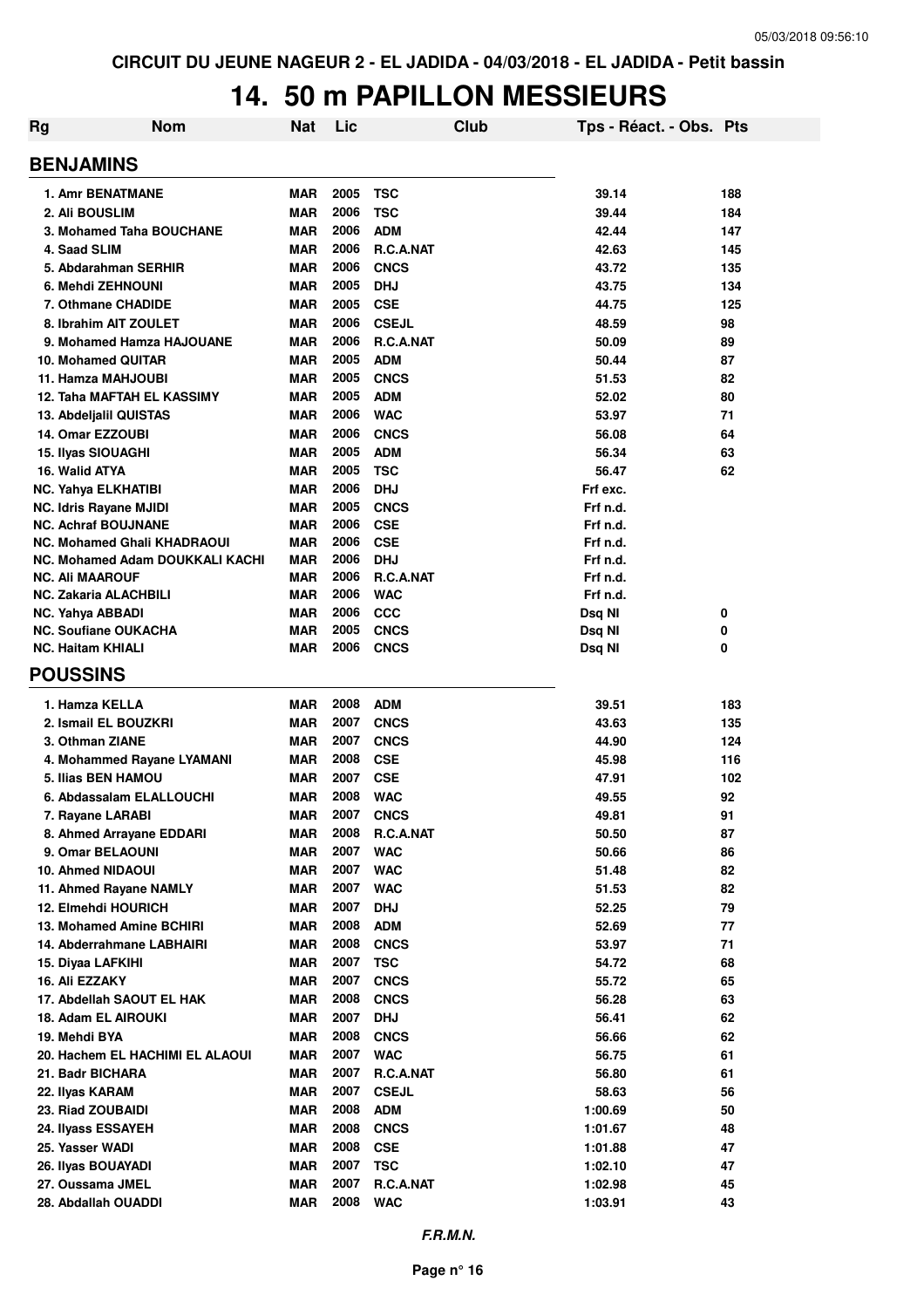## **14. 50 m PAPILLON MESSIEURS**

| Rg                             | <b>Nom</b> | <b>Nat</b> | Lic  | Club             | Tps - Réact. - Obs. Pts |    |
|--------------------------------|------------|------------|------|------------------|-------------------------|----|
| <b>POUSSINS</b>                |            |            |      |                  |                         |    |
| 29. Omar KORAIT                |            | <b>MAR</b> | 2008 | <b>ADM</b>       | 1:07.88                 | 36 |
| <b>NC. Moslim SAGHIR</b>       |            | <b>MAR</b> | 2007 | <b>CNCS</b>      | Frf n.d.                |    |
| <b>NC. Noureddine ELBADRE</b>  |            | <b>MAR</b> | 2007 | <b>CSE</b>       | Frf n.d.                |    |
| <b>NC. Abderrazak ZOUHAIR</b>  |            | <b>MAR</b> | 2007 | <b>R.C.A.NAT</b> | Frf n.d.                |    |
| <b>NC. El Habib BENADDI</b>    |            | <b>MAR</b> | 2008 | <b>WAC</b>       | Frf n.d.                |    |
| <b>NC. Yassine BOUCHTI</b>     |            | <b>MAR</b> | 2008 | <b>WAC</b>       | Frf n.d.                |    |
| <b>NC. Zakaria MAHASSINE</b>   |            | <b>MAR</b> | 2008 | <b>ADM</b>       | Dsq NI                  | 0  |
| <b>NC. Yassir BAZZINE</b>      |            | <b>MAR</b> | 2007 | <b>CNCS</b>      | Dsq NI                  | 0  |
| <b>NC. Fahd NARBAD</b>         |            | <b>MAR</b> | 2007 | <b>CSE</b>       | Dsq NI                  | 0  |
| <b>NC. Adam FALIH</b>          |            | <b>MAR</b> | 2007 | <b>CSEJL</b>     | Dsq NI                  | 0  |
| <b>NC. Rayane M'GHARI</b>      |            | <b>MAR</b> | 2007 | <b>DHJ</b>       | Dsq NI                  | 0  |
| <b>NC. Fadi ZOUGGARI</b>       |            | <b>MAR</b> | 2007 | <b>DHJ</b>       | Dsq NI                  | 0  |
| <b>NC. Mohammed ENNOUINI</b>   |            | <b>MAR</b> | 2007 | <b>R.C.A.NAT</b> | Dsq NI                  | 0  |
| <b>NC. Mohamed Ali MAAZOUZ</b> |            | <b>MAR</b> | 2007 | <b>WAC</b>       | Dsq NI                  | 0  |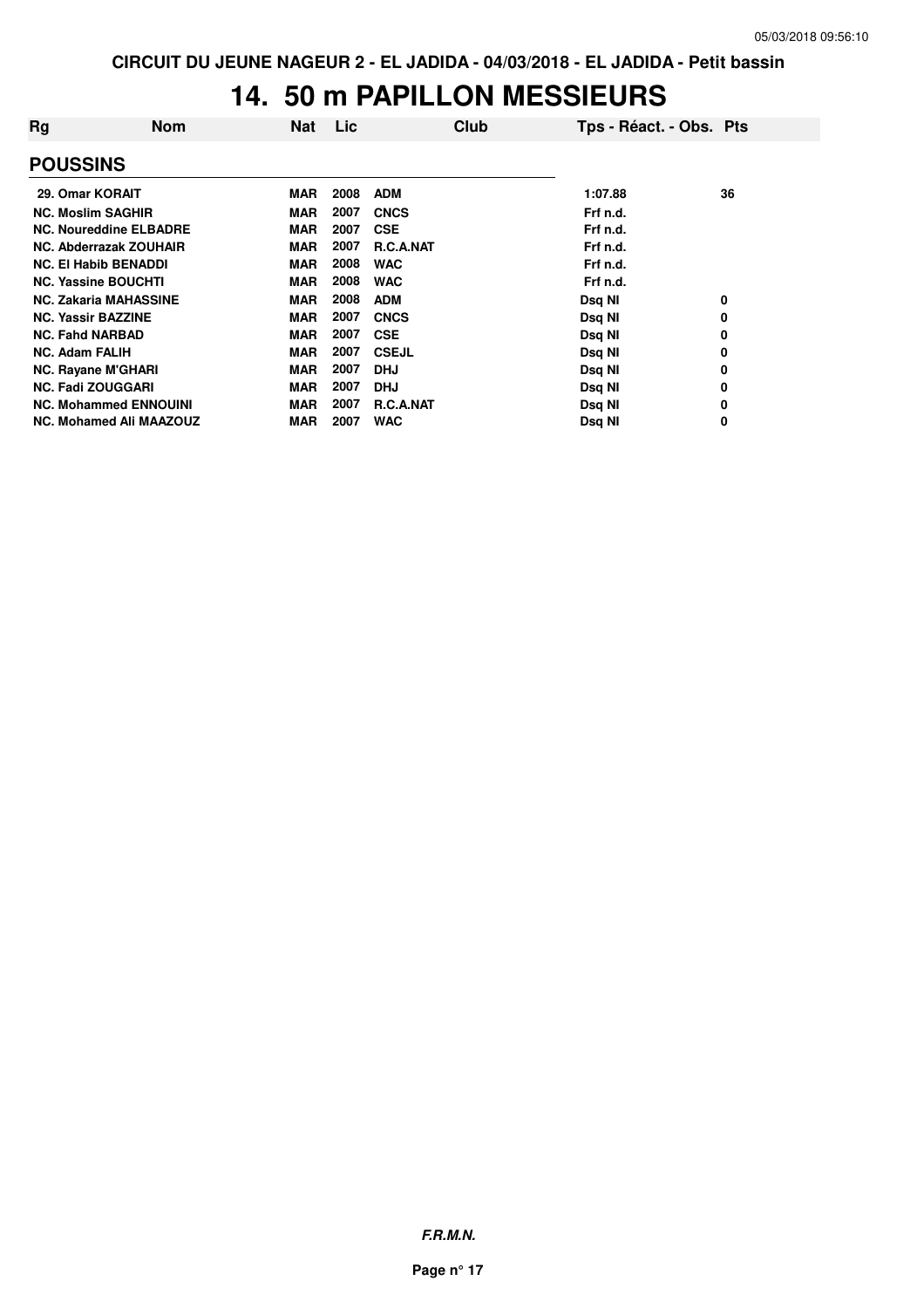# **15. 100 m DOS DAMES**

| Rg | <b>Nom</b>                  | <b>Nat</b> | Lic  | Club             | Tps - Réact. - Obs. Pts |     |
|----|-----------------------------|------------|------|------------------|-------------------------|-----|
|    | <b>BENJAMINS</b>            |            |      |                  |                         |     |
|    | 1. Hind DOUHA               | <b>MAR</b> | 2005 | <b>R.C.A.NAT</b> | 1:17.04                 | 429 |
|    | 2. IIIi BELHOCINE           | <b>MAR</b> | 2005 | <b>WAC</b>       | 1:24.13                 | 329 |
|    | 3. Malak MESLOUH            | <b>MAR</b> | 2006 | <b>ADM</b>       | 1:27.03                 | 297 |
|    | 4. Kenza SALMAN             | <b>MAR</b> | 2005 | R.C.A.NAT        | 1:31.79                 | 253 |
|    | 5. Rihab ZARGANI            | <b>MAR</b> | 2006 | <b>CNCS</b>      | 1:40.14                 | 195 |
|    | 6. Salma BOULAHIA           | <b>MAR</b> | 2005 | <b>CNCS</b>      | 1:41.05                 | 190 |
|    | 7. Hiba MALKI               | <b>MAR</b> | 2005 | <b>WAC</b>       | 1:43.00                 | 179 |
|    | 8. Maissam YAHIA            | <b>MAR</b> | 2005 | <b>DHJ</b>       | 1:43.53                 | 176 |
|    | 9. Rim JEBRANE              | <b>MAR</b> | 2005 | <b>CSEJL</b>     | 1:44.09                 | 174 |
|    | 10. Samia LABHALLA          | <b>MAR</b> | 2006 | <b>DHJ</b>       | 1:45.72                 | 166 |
|    | 11. Ghita GHETREFF          | <b>MAR</b> | 2006 | <b>ADM</b>       | 1:46.94                 | 160 |
|    | <b>12. Nada MOSSADDIK</b>   | <b>MAR</b> | 2006 | <b>CNCS</b>      | 1:49.38                 | 150 |
|    | 13. Asmae ALA KHIR          | <b>MAR</b> | 2005 | <b>CNCS</b>      | 1:49.44                 | 149 |
|    | <b>14. Dina YAMOURI</b>     | <b>MAR</b> | 2006 | <b>ADM</b>       | 1:52.95                 | 136 |
|    | 15. Bassma RAZIQ            | <b>MAR</b> | 2006 | <b>CNCS</b>      | 1:54.38                 | 131 |
|    | <b>16. Rita BENLOULID</b>   | <b>MAR</b> | 2006 | R.C.A.NAT        | 1:56.28                 | 124 |
|    | 17. Alaa SAOUT EL HAK       | <b>MAR</b> | 2006 | <b>CNCS</b>      | 1:58.88                 | 116 |
|    | 18. Khadija BOURAIS         | <b>MAR</b> | 2005 | <b>ADM</b>       | 2:04.31                 | 102 |
|    | <b>19. Maria TOURBI</b>     | <b>MAR</b> | 2005 | <b>CSEJL</b>     | 2:07.30                 | 95  |
|    | 20. Rania AOUAM             | <b>MAR</b> | 2006 | <b>CNCS</b>      | 2:08.88                 | 91  |
|    | 21. Sabrine ESSADEQ         | <b>MAR</b> | 2005 | <b>CNCS</b>      | 2:12.81                 | 83  |
|    | 22. Safae LASFAR            | <b>MAR</b> | 2005 | <b>CSEJL</b>     | 2:34.75                 | 52  |
|    | <b>NC. Aicha DERKAOUI</b>   | <b>MAR</b> | 2006 | <b>CSEJL</b>     | Frf n.d.                |     |
|    | <b>NC. Lilya ZERREI</b>     | <b>MAR</b> | 2006 | R.C.A.NAT        | Frf n.d.                |     |
|    | <b>NC. Chaymaa ELAZHARY</b> | <b>MAR</b> | 2006 | <b>ADM</b>       | Dsq NI                  | 0   |
|    | <b>NC. Aya ES SABBAR</b>    | <b>MAR</b> | 2006 | <b>CSEJL</b>     | Dsq NI                  | 0   |
|    | <b>NC. Douaa TAWSSI</b>     | <b>MAR</b> | 2006 | <b>TSC</b>       | Dsq NI                  | 0   |